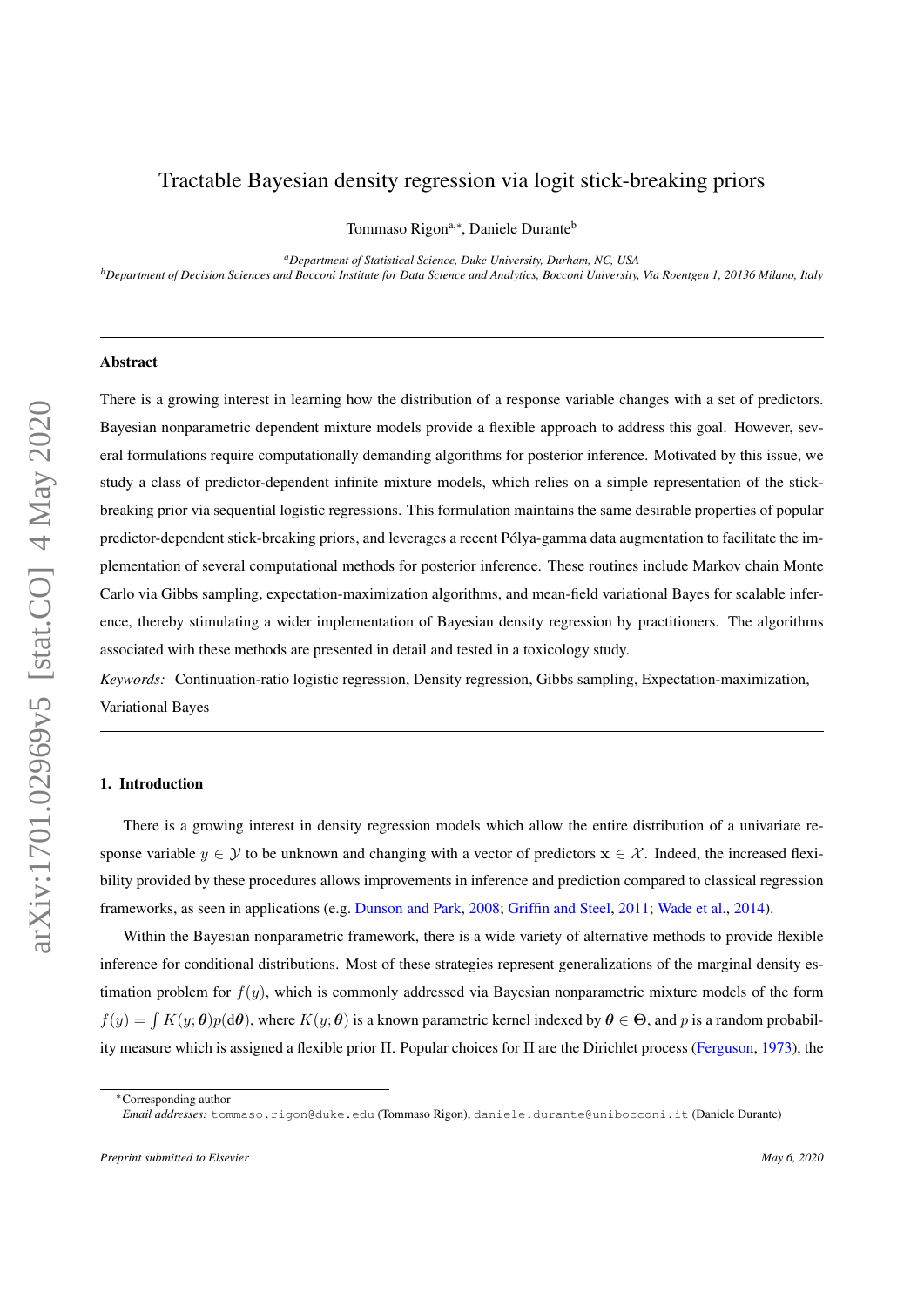two-parameter Poisson-Dirichlet process [\(Pitman and Yor,](#page-17-1) [1997\)](#page-17-1), and other random measures having a stick-breaking representation [\(Ishwaran and James,](#page-16-3) [2001\)](#page-16-3). This choice leads to the infinite mixture model

<span id="page-1-0"></span>
$$
f(y) = \int K(y; \theta) p(d\theta) = \sum_{h=1}^{\infty} \pi_h K(y; \theta_h),
$$
 (1)

where  $\pi_h = \nu_h \prod_{l=1}^{h-1} (1 - \nu_l)$  for every  $h \ge 1$ , with  $\pi_1 = \nu_1$ . In equation [\(1\)](#page-1-0), the kernel parameters  $(\theta_h)_{h \ge 1}$  are distributed according to a diffuse base measure  $P_0$ , whereas the stick-breaking weights  $(\nu_h)_{h\geq 1}$  have independent Beta $(a_h, b_h)$  priors, so that  $\sum_{h=1}^{\infty} \pi_h = 1$  almost surely.

Model [\(1\)](#page-1-0) has key computational benefits in allowing the implementation of simple Markov chain Monte Carlo methods for posterior inference (e.g. [Escobar and West,](#page-16-4) [1995;](#page-16-4) [Neal,](#page-17-2) [2000\)](#page-17-2), and provides a consistent strategy for density estimation (e.g. [Ghosal et al.,](#page-16-5) [1999;](#page-16-5) [Tokdar,](#page-17-3) [2006;](#page-17-3) [Ghosal and Van Der Vaart,](#page-16-6) [2007\)](#page-16-6). This has motivated different generalizations of [\(1\)](#page-1-0) to incorporate the conditional density inference problem for  $f(y | x) = f_x(y)$ , by allowing the random mixing measure  $p_x$  to change with  $x \in \mathcal{X}$ , under a dependent stick-breaking characterization [\(MacEachern,](#page-17-4) [1999,](#page-17-4) [2000\)](#page-17-5). Popular representations consider predictor-independent mixing weights  $\pi_h$ , and incorporate changes with  $x \in \mathcal{X}$  in the atoms  $\theta_h(x)$ ; see for instance [De Iorio et al.](#page-16-7) [\(2004\)](#page-16-7); [Gelfand et al.](#page-16-8) [\(2005\)](#page-16-8); De la Cruz-Mesía [et al.](#page-16-9) [\(2007\)](#page-16-9). As noted in [MacEachern](#page-17-5) [\(2000\)](#page-17-5) and [Griffin and Steel](#page-16-10) [\(2006\)](#page-16-10), the predictor-independent assumption for the mixing weights might have limited flexibility in practice. This has motivated more general formulations allowing also  $\pi_h(\mathbf{x})$  to change with the predictors. Relevant examples include the order-based dependent Dirichlet process [\(Griffin and Steel,](#page-16-10) [2006\)](#page-16-10), the kernel stick-breaking process [\(Dunson and Park,](#page-16-0) [2008\)](#page-16-0), the infinite mixture model with predictor-dependent weights [\(Antoniano-Villalobos et al.,](#page-16-11) [2014\)](#page-16-11), and more recent representations for Bayesian dy-namic inference (Gutiérrez et al., [2016\)](#page-16-12). These formulations provide a broader class of priors for Bayesian density regression, but their flexibility comes at a computational cost. In particular, the availability of simple algorithms for tractable posterior inference is limited by the specific construction of these representations.

The above issues motivate alternative formulations which preserve theoretical properties, but facilitate tractable posterior computation under a broader variety of algorithms. We aim to address this goal via a logit stick-breaking prior (LSBP), which relates each stick-breaking weight  $\nu_h(\mathbf{x}) \in (0,1)$  to a function  $\eta_h(\mathbf{x}) \in \Re$  of the covariates, using the logit link. The proposed formulation is closely related to the probit stick-breaking prior (PSBP) of [Rodriguez and](#page-17-6) [Dunson](#page-17-6) [\(2011\)](#page-17-6). Indeed, as we will discuss in Section [2,](#page-2-0) both LSBP and PSBP are characterized by a continuation-ratio representation [\(Tutz,](#page-17-7) [1991\)](#page-17-7), which allows to express the underlying clustering assignment in terms of independent and sequential binary regressions. This representation has key computational benefits and has been exploited by [Rodriguez](#page-17-6) [and Dunson](#page-17-6) [\(2011\)](#page-17-6) to derive a Markov chain Monte Carlo (MCMC) algorithm for posterior inference. However, while the MCMC for PSBP relies on the truncated Gaussian data augmentation for probit regression [\(Albert and Chib,](#page-16-13) [1993\)](#page-16-13), the one for LSBP exploits the recent Pólya-gamma data augmentation for logistic regression ([Polson et al.,](#page-17-8) [2013\)](#page-17-8), which might improve mixing compared to the PSBP, especially in imbalanced situations [\(Johndrow et al.,](#page-17-9) [2019\)](#page-17-9). As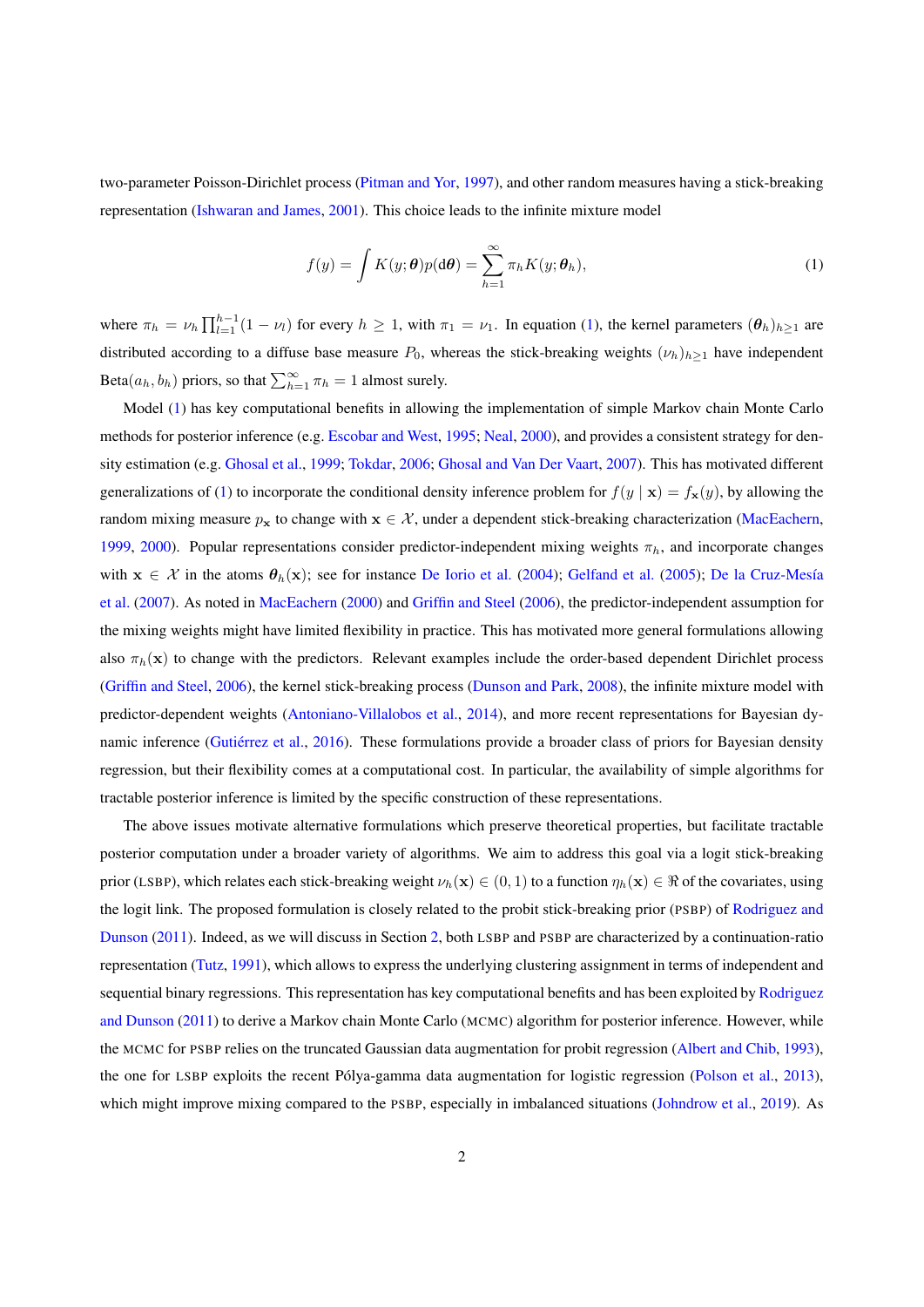we will clarify in Section [2,](#page-2-0) these imbalanced settings can also occur in our case, since the binary regressions are associated to latent clustering allocations. We illustrate the MCMC algorithm for the LSBP in Section [3.](#page-5-0)

Besides developing tractable Gibbs sampling methods, we further derive alternative computational routines which address the scalability and mixing issues of MCMC in high-dimensional studies. Specifically, in Section [3](#page-5-0) we illustrate a tractable expectation-maximization (EM) routine for point estimation, and a simple variational Bayes (VB) algorithm for scalable inference. Both strategies leverage again the sequential representation of the LSBP and the associated Pólya-gamma data augmentation. Note that a  $VB$  routine for LSBP is also presented in [Ren et al.](#page-17-10) [\(2011\)](#page-17-10), but it is based on the bound of [Jaakkola and Jordan](#page-17-11) [\(2000\)](#page-17-11). As a consequence of the recent theoretical findings in [Durante and](#page-16-14) [Rigon](#page-16-14) [\(2019\)](#page-16-14), it can be shown that our approach is intimately related to the one of [Ren et al.](#page-17-10) [\(2011\)](#page-17-10), although being developed by means of seemingly unrelated strategies. Finally, while tractable algorithms such as EM or VB could be possibly obtained also for PSBP, we are not aware of any actual discussion or implementation. Indeed, the analytical derivations might be slightly more complex in the PSBP case compared to the LSBP, as discussed in Section [3.](#page-5-0)

We shall emphasize that the overarching focus of our contribution is not on developing a novel methodological framework for Bayesian density regression, but on deriving a broad set of routine-use computational strategies under a suitable and tractable representation. To our knowledge this goal remains partially unaddressed, but represents a fundamental condition to facilitate routine implementation of Bayesian density regression by practitioners. The three proposed algorithms are empirically compared in Section [4](#page-12-0) using a real data toxicology study, previously considered in [Dunson and Park](#page-16-0) [\(2008\)](#page-16-0). Section [5](#page-14-0) provides concluding remarks.

### <span id="page-2-0"></span>2. Logit stick-breaking prior

This section presents a formal construction of the LSBP via continuation-ratio logistic regressions. As a natural extension of model [\(1\)](#page-1-0), we consider the general class of predictor-dependent infinite mixture models

<span id="page-2-1"></span>
$$
f_{\mathbf{x}}(y) = \int K_{\mathbf{x}}(y; \theta) p_{\mathbf{x}}(d\theta) = \sum_{h=1}^{\infty} \pi_h(\mathbf{x}) K_{\mathbf{x}}(y; \theta_h),
$$
 (2)

where  $\pi_h(\mathbf{x}) = \nu_h(\mathbf{x}) \prod_{l=1}^{h-1} \{1 - \nu_l(\mathbf{x})\}$  are predictor-dependent mixing probabilities having a stick-breaking representation, whereas  $K_{\mathbf{x}}(y; \theta)$  denotes a predictor-dependent kernel, indexed by parameters  $\theta$  and covariates x.

To highlight the continuation-ratio representation of the LSBP, let us first consider an equivalent formulation of the predictor-dependent mixture model in [\(2\)](#page-2-1). In particular, following standard hierarchical representations of mixture models, independent samples  $y_1, \ldots, y_n$  of the variable with density function displayed in [\(2\)](#page-2-1), can be obtained from

<span id="page-2-2"></span>
$$
(y_i \mid G_i = h, \mathbf{x}_i) \sim K_{\mathbf{x}_i}(y_i; \boldsymbol{\theta}_h), \quad \text{with } \text{pr}(G_i = h \mid \mathbf{x}_i) = \pi_h(\mathbf{x}_i) = \nu_h(\mathbf{x}_i) \prod_{l=1}^{h-1} \{1 - \nu_l(\mathbf{x}_i)\},
$$
 (3)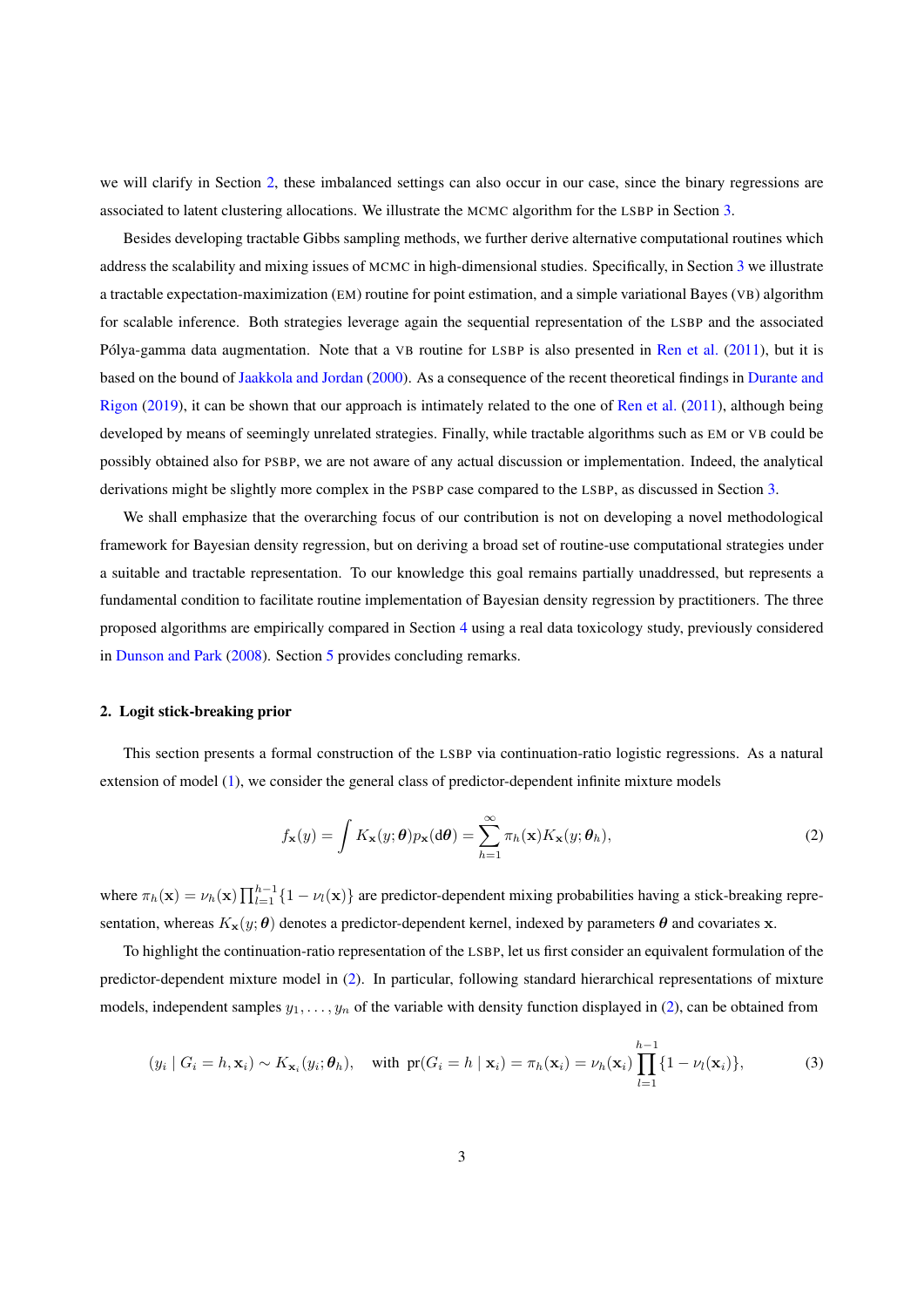

<span id="page-3-0"></span>Figure 1: Representation of the sequential mechanism to sample  $G_i$ .

for each unit  $i = 1, \ldots, n$ , where  $\theta_h \sim P_0$  independently for  $h \in \mathbb{N}$ , whereas  $G_i \in \mathbb{N}$  is the categorical variable denoting the mixture component associated with the *i*th unit. According to  $(3)$ , every  $G_i$  has probability mass function  $f(G_i \mid \mathbf{x}_i) = \prod_{h=1}^{\infty} \pi_h(\mathbf{x}_i)^{\mathbb{1}(G_i=h)}$ , where  $\mathbb{1}(\cdot)$  denotes the indicator function. Hence, re-writing  $\{\nu_h(\mathbf{x}_i)\}_{h \in \mathbb{N}}$  as a function of the mixing probabilities  $\{\pi_h(\mathbf{x}_i)\}_{h\in\mathbb{N}}$  via

$$
\nu_h(\mathbf{x}_i) = \frac{\pi_h(\mathbf{x}_i)}{1 - \sum_{l=1}^{h-1} \pi_l(\mathbf{x}_i)} = \frac{\text{pr}(G_i = h \mid \mathbf{x}_i)}{\text{pr}(G_i > h-1 \mid \mathbf{x}_i)}, \qquad h \in \mathbb{N},\tag{4}
$$

allows to interpret each  $\nu_h(\mathbf{x}_i)$  as the probability of being allocated to component h, conditionally on the event of surviving to the previous  $1, \ldots, h-1$  components, namely  $\nu_h(\mathbf{x}_i) = \text{pr}(G_i = h \mid G_i > h-1, \mathbf{x}_i)$ . This result provides a formal characterization of the stick-breaking construction in [\(3\)](#page-2-2) as the continuation-ratio parameterization [\(Tutz,](#page-17-7) [1991\)](#page-17-7) of the probability mass function for each component membership variable  $G_i$ . This connection with the literature on sequential inference for categorical data is common to all the stick-breaking priors—as mentioned also by [Rodriguez and Dunson](#page-17-6) [\(2011\)](#page-17-6) in the probit case.

As we will describe in Section [3,](#page-5-0) the above result facilitates the implementation of different routine-use algorithms in Bayesian inference, and provides a simple generative process for each  $G_i$ . In particular, as illustrated in Figure [1,](#page-3-0) in the first step of this continuation-ratio generative mechanism, unit  $i$  is either assigned to the first component with probability  $\nu_1(\mathbf{x}_i)$  or to one of the others with complement probability. If  $G_i = 1$  the process stops, otherwise it continues considering the reduced set  $\{h : h > 1\}$ . A generic step h is reached if i has not been assigned to  $1, \ldots, h-1$ , and the decision at this step will be to either allocate i to component h with probability  $\nu_h(\mathbf{x}_i)$ , or to one of the subsequent components with probability  $1 - \nu_h(\mathbf{x}_i)$ , conditioned on  $G_i > h - 1$ . Based on this representation,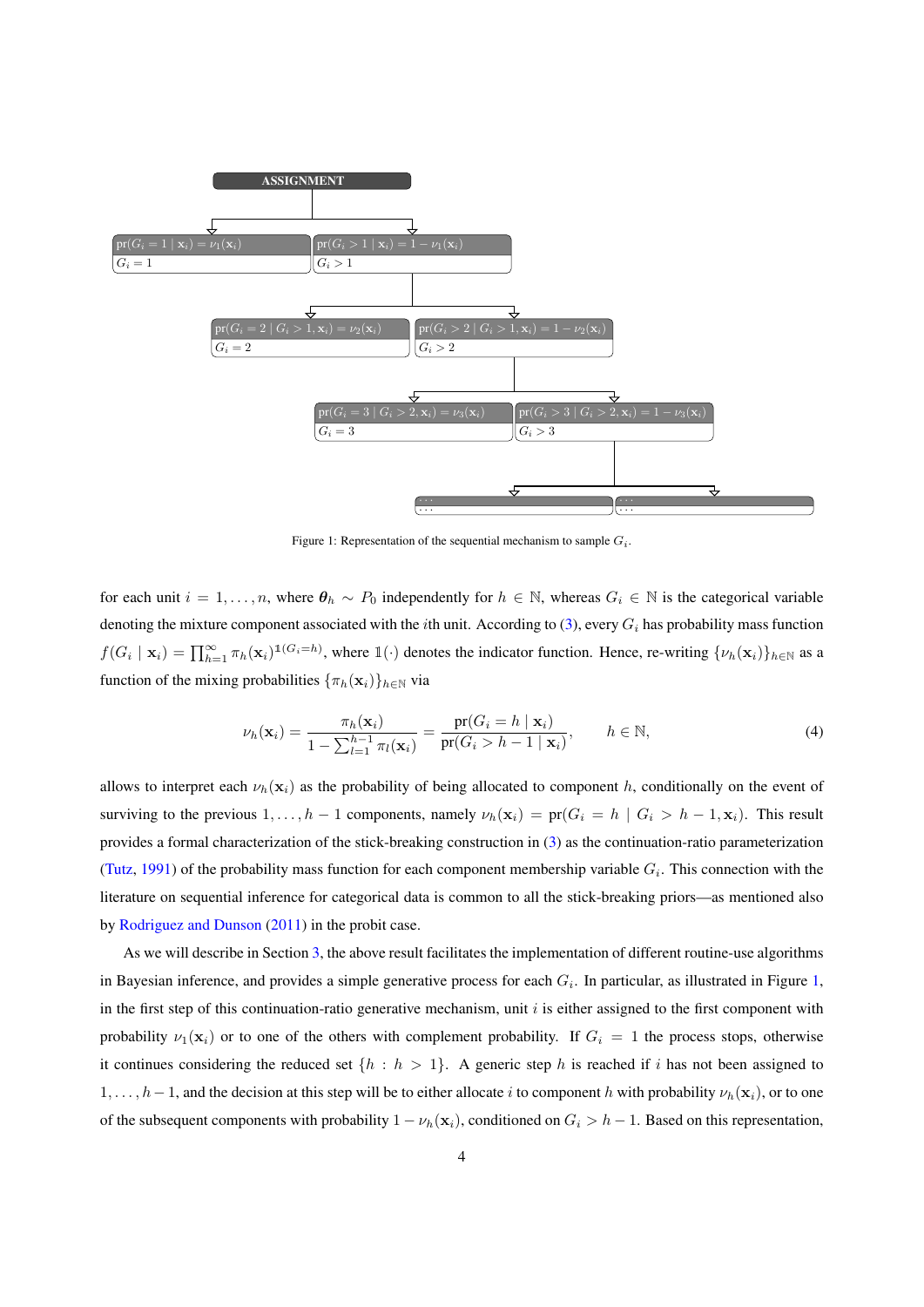the assignment indicator  $\zeta_{ih} = \mathbb{1}(G_i = h)$  can be expressed, for every unit  $i = 1, \ldots, n$ , as

<span id="page-4-0"></span>
$$
\zeta_{ih} = z_{ih} \prod_{l=1}^{h-1} (1 - z_{il}), \qquad h \in \mathbb{N}, \tag{5}
$$

where the generic  $z_{ih}$ ,  $h \in \mathbb{N}$ , is a Bernoulli variable  $(z_{ih} | x_i) \sim \text{Bern}\{\nu_h(x_i)\}\$  denoting the decision at the hth step to either allocate  $i$  to component  $h$  or to one of the subsequents. Hence, according to  $(5)$ , the sampling of each  $G_i$ , under the predictor-dependent stick-breaking representation for each  $\pi_h(\mathbf{x}_i)$  in [\(3\)](#page-2-2), can be reformulated as a set of sequential Bernoulli choices with natural parameters  $\eta_h(\mathbf{x}_i) = \text{log}[v_h(\mathbf{x}_i)] = \text{log}[v_h(\mathbf{x}_i)/\{1 - v_h(\mathbf{x}_i)\}]$  under an exponential family representation. Hence, we can write

<span id="page-4-3"></span>
$$
\pi_h(\mathbf{x}_i) = \frac{\exp\{\eta_h(\mathbf{x}_i)\}}{1 + \exp\{\eta_h(\mathbf{x}_i)\}} \prod_{l=1}^{h-1} \left[ \frac{1}{1 + \exp\{\eta_l(\mathbf{x}_i)\}} \right], \qquad h \in \mathbb{N},
$$
\n(6)

allowing each  $\eta_h(\mathbf{x}_i)$  to be explicitly interpreted as the log-odds of the probability of being allocated to component h, conditionally on the event of surviving to the first  $1, \ldots, h-1$  components. This result might be helpful in driving prior specification for the stick-breaking weights, while allowing recent computational advances in Bayesian logistic regression [\(Polson et al.,](#page-17-8) [2013\)](#page-17-8) to be inherited in our density regression problem.

To conclude our Bayesian representation, we require priors for the log-odds  $\eta_h(\mathbf{x}_i)$ ,  $h \in \mathbb{N}$  in the continuationratio logistic regressions. A natural choice, which is consistent with classical generalized linear models (e.g. [Nelder](#page-17-12) [and Wedderburn,](#page-17-12) [1972\)](#page-17-12), is to define  $\eta_h(\mathbf{x}_i)$  as a linear combination of selected functions of the covariates  $\psi(\mathbf{x}_i)$  =  $\{\psi_1(\mathbf{x}_i), \dots, \psi_R(\mathbf{x}_i)\}^{\dagger}$  and consider Gaussian priors for the coefficients, thus obtaining

<span id="page-4-1"></span>
$$
\eta_h(\mathbf{x}_i) = \psi(\mathbf{x}_i)^{\mathsf{T}} \alpha_h, \quad \text{with } \alpha_h \sim \mathrm{N}_R(\boldsymbol{\mu}_\alpha, \boldsymbol{\Sigma}_\alpha), \qquad h \in \mathbb{N}.
$$
 (7)

<span id="page-4-2"></span>Although the linearity assumption in [\(7\)](#page-4-1) may seem restrictive, note that flexible formulations for  $\eta_h(\mathbf{x}_i)$ , including regression via splines and Gaussian processes, induce linear relations in the coefficients. Moreover, as we will outline in Section [3,](#page-5-0) the linearity assumption simplifies computations, while inducing a logistic-normal prior for each  $\nu_h(\mathbf{x}_i)$ . Although such a prior can closely approximate Dirichlet distributions [\(Aitchison and Shen,](#page-16-15) [1980\)](#page-16-15), the logit stick-breaking does not induce beta distributed stick-breaking weights, and therefore it cannot be included in the class discussed by [Ishwaran and James](#page-16-3) [\(2001\)](#page-16-3). However, one can easily adapt the theoretical results in [Rodriguez and Dun](#page-17-6)[son](#page-17-6) [\(2011\)](#page-17-6) to our logit link. For example, the infinite summation of the mixing weights is such that  $\sum_{h=1}^{\infty} \pi_h(\mathbf{x}_i) = 1$ almost surely for any  $x \in \mathcal{X}$ ; see the Appendix for details. Moreover, the LSBP is highly similar in its probabilistic nature and properties to other popular predictor-dependent stick-breaking constructions. In particular, PSBP can be approximated by LSBP, and viceversa, up to a simple transformation of the prior for each  $\alpha_h$ . This is a natural conse-quence of the well known relationship between the probit and the logit function [\(Amemiya,](#page-16-16) [1981\)](#page-16-16), since the mapping  ${1 + \exp(-\psi(x)^\intercal \alpha_h)}^{-1}$  can be roughly approximated by  $\Phi\{\psi(x)^\intercal \alpha_h \sqrt{\pi/8}\}\.$  This is summarized in Remark [1.](#page-4-2)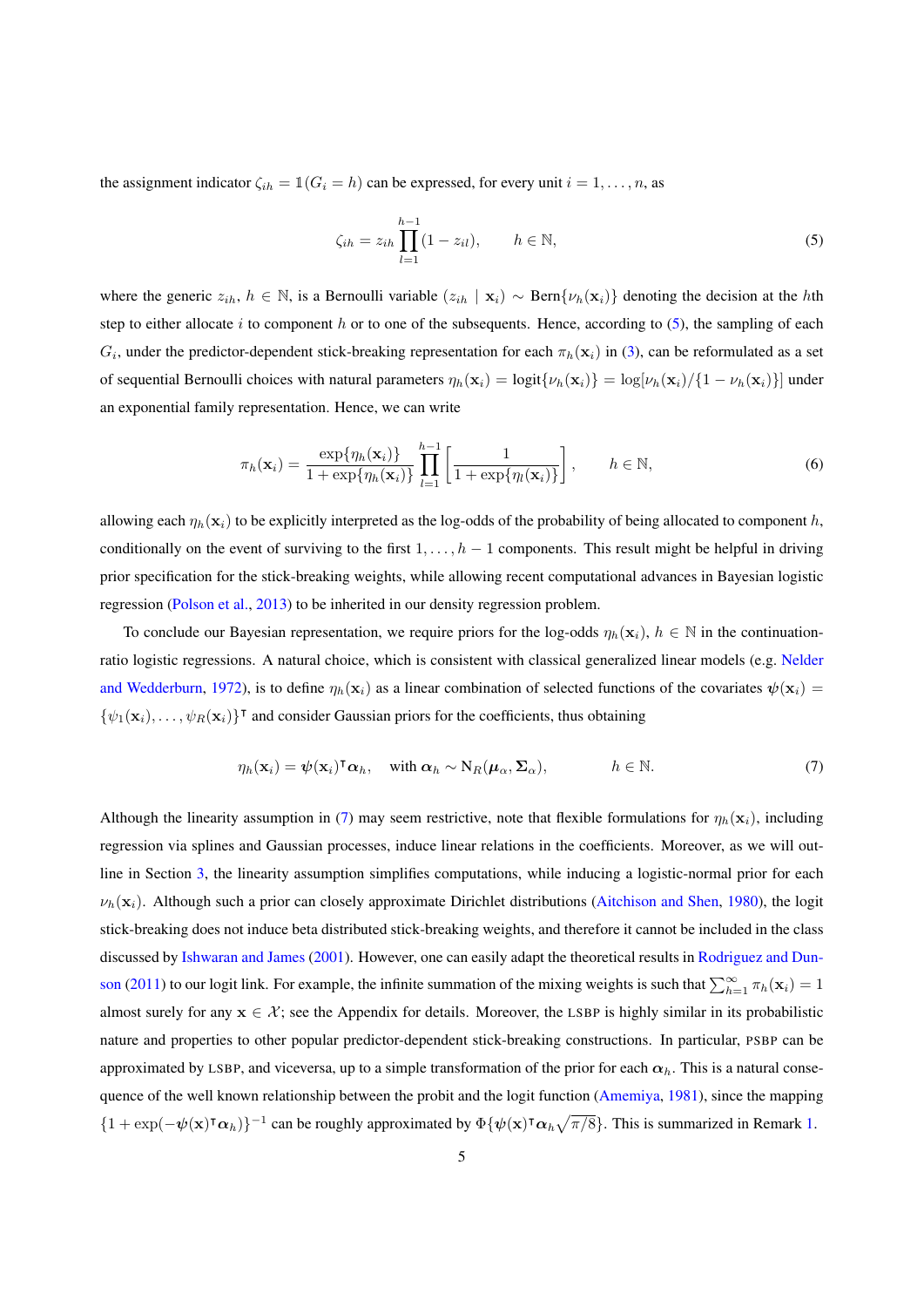**Remark 1.** *The logit stick-breaking prior in* [\(6\)](#page-4-3)–[\(7\)](#page-4-1), can be approximated by a probit stick-breaking process  $v_h(\mathbf{x}) \approx$  $\Phi\{\psi(\mathbf{x})^\intercal \bar{\boldsymbol{\alpha}}_h\}$ , with  $\bar{\boldsymbol{\alpha}}_h = \boldsymbol{\alpha}_h \sqrt{\pi/8} \sim N_R \{\sqrt{\pi/8} \boldsymbol{\mu}_\alpha, (\pi/8) \boldsymbol{\Sigma}_\alpha\}$ , for every  $\mathbf{x} \in \mathcal{X}$  and  $h \in \mathbb{N}$ .

Hence, a researcher considering a PSBP could perform approximate inference leveraging our algorithms, after a suitable rescaling of the prior for each  $\alpha_h$ . Moreover, this link suggests that the  $O(\log n)$  growth of the number of clusters found in empirical studies on the PSBP, should hold also for LSBP.

### <span id="page-5-0"></span>3. Bayesian computational methods

Although the LSBP and the associated computational procedures apply to a wider set of dependent mixture models and kernels, we focus, for the sake of clarity, on the general class of predictor-dependent infinite mixtures of Gaussians

<span id="page-5-1"></span>
$$
f_{\mathbf{x}}(y) = \int \sqrt{\tau} \phi[\sqrt{\tau} \{y - \lambda(\mathbf{x})^{\mathsf{T}} \beta\}] p_{\mathbf{x}}(d\beta, d\tau) = \sum_{h=1}^{\infty} \pi_h(\mathbf{x}) \sqrt{\tau_h} \phi[\sqrt{\tau_h} \{y - \lambda(\mathbf{x})^{\mathsf{T}} \beta_h\}], \tag{8}
$$

where  $\tau_h = \sigma_h^{-2}$  is the precision parameter, whereas  $\beta_h = (\beta_{1h}, \dots, \beta_{Mh})^T$  denotes a vector of coefficients linearly related to selected functions of the observed predictors  $\lambda(x) = \{\lambda_1(x), \ldots, \lambda_M(x)\}^{\dagger}$ . Formulation [\(8\)](#page-5-1) provides a flexible construction [\(Barrientos et al.,](#page-16-17) [2012;](#page-16-17) [Pati et al.,](#page-17-13) [2013\)](#page-17-13), and is arguably the most widely used in Bayesian density regression. As mentioned in Section [1,](#page-0-0) we provide here a detailed derivation of three computational methods for Bayesian density regression under model  $(8)$ , with logit stick-breaking prior  $(6)$ – $(7)$  for the mixing weights. In particular, we consider a Gibbs sampler converging to the exact posterior, an expectation-maximization (EM) algorithm for point estimation, and a mean-field variational Bayes (VB) approximation for scalable posterior inference. The algorithms associated with these methods are available at <https://github.com/tommasorigon/LSBP>, along with the code to reproduce the application in Section [4.](#page-12-0)

In the classical predictor-independent mixture of Gaussians framework, these computational methods are closely related, and relevant connections can be drawn also with  $k$ -means and Bayesian  $k$ -means algorithms [\(Bishop,](#page-16-18) [2006;](#page-16-18) [Kurihara and Welling,](#page-17-14) [2009\)](#page-17-14). A summary of these relations is depicted in Figure 1 of [Kurihara and Welling](#page-17-14) [\(2009\)](#page-17-14). Broadly speaking, these strategies differ in how they handle unknown parameters and the involved latent quantities, either through maximization or by taking expectations. These connections are paralleled in the LSBP model, although our focus is mainly on Gibbs sampling, EM and VB.

<span id="page-5-2"></span>Before providing a detailed derivation of these different algorithms, we first study a truncated version of the random probability measure  $p_x$ , which will be employed as an approximation of the infinite process. Indeed, although Gibbs samplers for infinite representations are available [\(Kalli et al.,](#page-17-15) [2011\)](#page-17-15), developing EM and VB algorithms is not straightforward. In line with [Rodriguez and Dunson](#page-17-6) [\(2011\)](#page-17-6) and [Ren et al.](#page-17-10) [\(2011\)](#page-17-10), we develop detailed routines based on a finite representation. In particular, we model the first  $H - 1$  weights  $\nu_1(\mathbf{x}), \dots, \nu_{H-1}(\mathbf{x})$  and let  $\nu_H(\mathbf{x}) = 1$  for any  $\mathbf{x} \in \mathcal{X}$ , so that  $\sum_{h=1}^{H} \pi_h(\mathbf{x}) = 1$  $\sum_{h=1}^{H} \pi_h(\mathbf{x}) = 1$  $\sum_{h=1}^{H} \pi_h(\mathbf{x}) = 1$ . Based on Theorem 1 below, this choice provides an accurate approximation of the infinite representation for sufficiently large truncations  $H$ .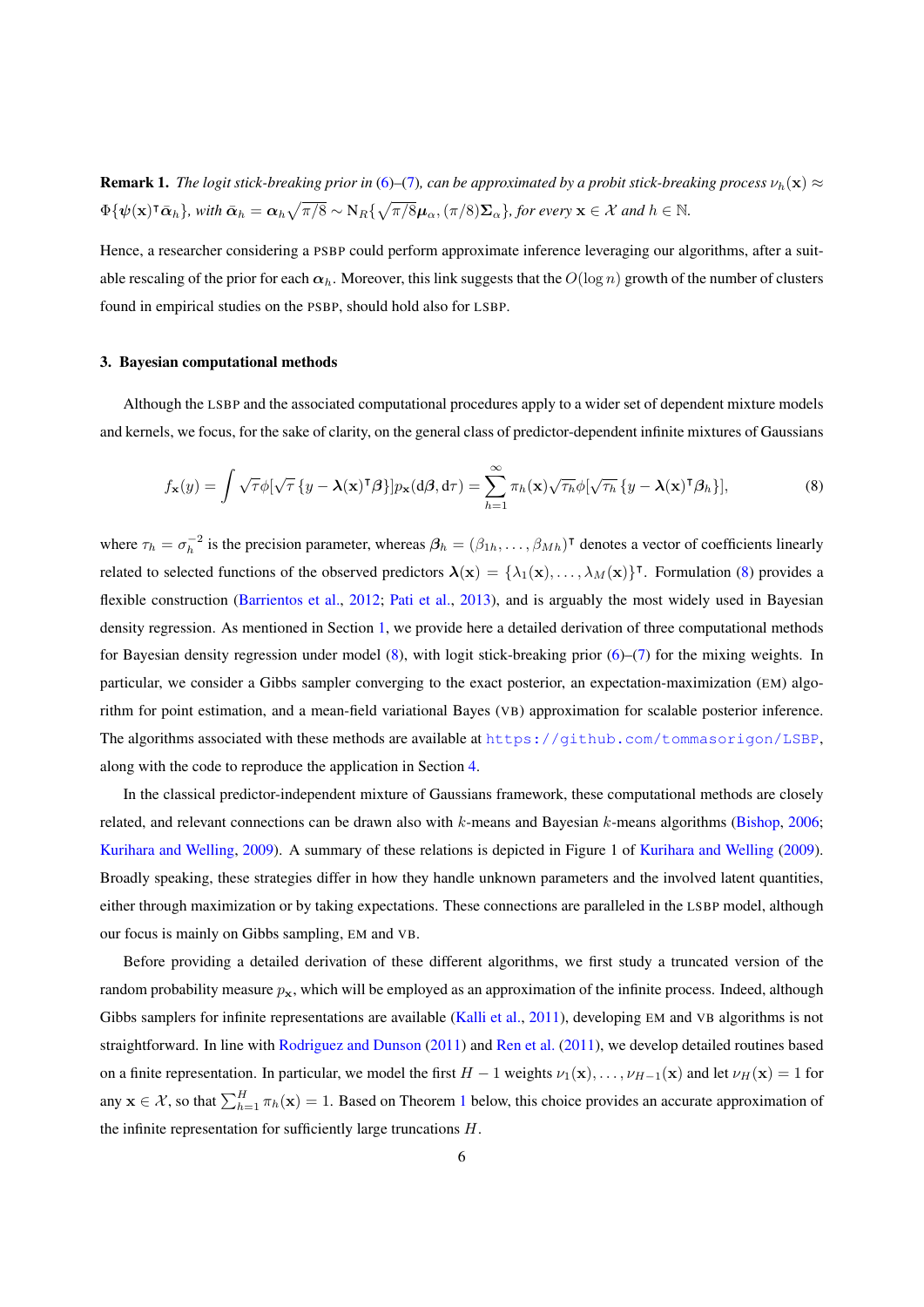**Theorem 1.** For a sample  $\mathbf{y} = (y_1, \dots, y_n)^\mathsf{T}$  with covariates  $\mathbf{X} = (\mathbf{x}_1, \dots, \mathbf{x}_n)^\mathsf{T}$ , let

$$
f_{\mathbf{X}}^{(H)}(\mathbf{y}) = \mathrm{E}\left(\prod_{i=1}^{n} \sum_{h=1}^{H} \pi_h(\mathbf{x}_i) \sqrt{\tau_h} \phi[\sqrt{\tau_h} \{y_i - \boldsymbol{\lambda}(\mathbf{x}_i)^{\mathsf{T}} \boldsymbol{\beta}_h\}]\right),
$$

*be the marginal joint density arising from a truncated LSBP prior with H components, and define with*  $f_{\bf X}^{(\infty)}({\bf y})$  the *same quantity in the infinite case. Moreover, let*  $\mu_{\nu}(\mathbf{x}) = E\{\nu_h(\mathbf{x})\}$  *be the expected value of a generic stick-breaking* weight. Then  $||f_{\mathbf{X}}^{(H)}(\mathbf{y}) - f_{\mathbf{X}}^{(\infty)}(\mathbf{y})||_1 \leq 4 \sum_{i=1}^n \{1 - \mu_{\nu}(\mathbf{x}_i)\}^{H-1}$ , where  $||\cdot||_1$  denotes the  $L^1$ -norm. Note that in *the above formula the expectation is taken with respect to the* LSBP *prior law.*

According to Theorem [1,](#page-5-2) for fixed sample size *n* and covariates **X**, the  $L^1$  distance between  $f_{\mathbf{X}}^{(H)}(\mathbf{y})$  and  $f_{\mathbf{X}}^{(\infty)}(\mathbf{y})$ vanishes as  $H \to \infty$ , implying that the marginal density  $f_{\mathbf{X}}^{(H)}(\mathbf{y})$  converges to  $f_{\mathbf{X}}^{(\infty)}(\mathbf{y})$ . This rate of decay is exponential in  $H$ , and therefore the number of components does not have to be very large in practice to accurately approximate the infinite representation, thus motivating computational methods based on truncated versions.

#### <span id="page-6-2"></span>*3.1. MCMC via Gibbs sampling*

In deriving a Gibbs sampler for model  $(8)$  we focus on a dependent mixture of Gaussians with fixed  $H$ , and exploit the hierarchical representation [\(3\)](#page-2-2) along with the continuation-ratio characterization of the logit stick-breaking prior, given in Section [2.](#page-2-0) Under these constructions, the joint law for the augmented model [\(3\)](#page-2-2) and its parameters becomes

<span id="page-6-0"></span>
$$
f(\boldsymbol{\alpha})f(\boldsymbol{\beta})f(\boldsymbol{\tau})\prod_{i=1}^{n}\left[\prod_{h=1}^{H}(\sqrt{\tau_{h}}\phi[\sqrt{\tau_{h}}\{y_{i}-\boldsymbol{\lambda}(\mathbf{x}_{i})^{\intercal}\boldsymbol{\beta}_{h}\}])^{1(G_{i}=h)}\prod_{h=1}^{H-1}\nu_{h}(\mathbf{x}_{i})^{1(G_{i}=h)}\{1-\nu_{h}(\mathbf{x}_{i})\}^{1(G_{i}>h)}\right],\qquad(9)
$$

with  $\nu_h(\mathbf{x}_i) = \exp{\{\psi(\mathbf{x}_i)^\intercal \boldsymbol{\alpha}_h\}}/[1 + \exp{\{\psi(\mathbf{x}_i)^\intercal \boldsymbol{\alpha}_h\}}]$ , whereas  $f(\boldsymbol{\alpha})f(\boldsymbol{\beta})f(\boldsymbol{\tau}) = \prod_{h=1}^{H-1} f(\boldsymbol{\alpha}_h) \prod_{h=1}^H f(\boldsymbol{\beta}_h) f(\tau_h)$ denote the prior laws of the parameters comprising  $\alpha$ ,  $\beta$  and  $\tau$ . As is clear from [\(9\)](#page-6-0), given  $G = (G_1, \ldots, G_n)$ , sampling of  $\beta_h$  and  $\tau_h$ , for  $h = 1, \ldots, H$ , requires standard methods for Gaussian linear regression within each mixture component, as long as conditionally conjugate priors  $\beta_h \sim N_M(\mu_\beta, \Sigma_\beta)$  and  $\tau_h \sim Ga(a_\tau, b_\tau)$ , or normalgammas for the pair  $(\beta_h, \tau_h)$ , are employed. Here we focus on the first choice to keep notation more compact.

The updating of the  $\alpha_h$  parameters, for  $h = 1, \ldots, H - 1$ , relies instead on a set of separate Bayesian logistic regressions with responses  $z_{ih} = 1$  when  $G_i = h$  and  $z_{ih} = 0$  if  $G_i > h$ , for those units i having  $G_i > h - 1$ , thus allowing parallel sampling from the full-conditional of each  $\alpha_h$ . Adapting results from the recent Pólya-gamma data augmentation scheme [\(Polson et al.,](#page-17-8) [2013\)](#page-17-8) to our statistical model, these updatings can be easily accomplished by noticing that  $\nu_h(\mathbf{x}_i)^{z_{ih}}\{1-\nu_h(\mathbf{x}_i)\}^{1-z_{ih}}=\int f_{\mathbf{x}_i}(z_{ih})f_{\mathbf{x}_i}(\omega_{ih})d\omega_{ih}$ , with laws  $f_{\mathbf{x}_i}(z_{ih})$  and  $f_{\mathbf{x}_i}(\omega_{ih})$  defined as

<span id="page-6-1"></span>
$$
f_{\mathbf{x}_i}(z_{ih}) = \frac{0.5 \exp\{(z_{ih} - 0.5)\psi(\mathbf{x}_i)^{\mathsf{T}}\alpha_h\}}{\cosh\{0.5\psi(\mathbf{x}_i)^{\mathsf{T}}\alpha_h\}}, \quad f_{\mathbf{x}_i}(\omega_{ih}) = \frac{\exp[-0.5\{\psi(\mathbf{x}_i)^{\mathsf{T}}\alpha_h\}^2\omega_{ih}]f(\omega_{ih})}{[\cosh\{0.5\psi(\mathbf{x}_i)^{\mathsf{T}}\alpha_h\}]^{-1}},
$$
(10)

for every  $i: G_i > h-1$  and  $h = 1, \ldots, H-1$ . In [\(10\)](#page-6-1),  $f_{\mathbf{x}_i}(\omega_{ih})$  and  $f(\omega_{ih})$  are the density functions of the Pólyagamma random variables  $PG{1, \psi(x_i)^\intercal \alpha_h}$ , and  $PG(1, 0)$ , respectively. Hence, based on [\(10\)](#page-6-1), the contribution to the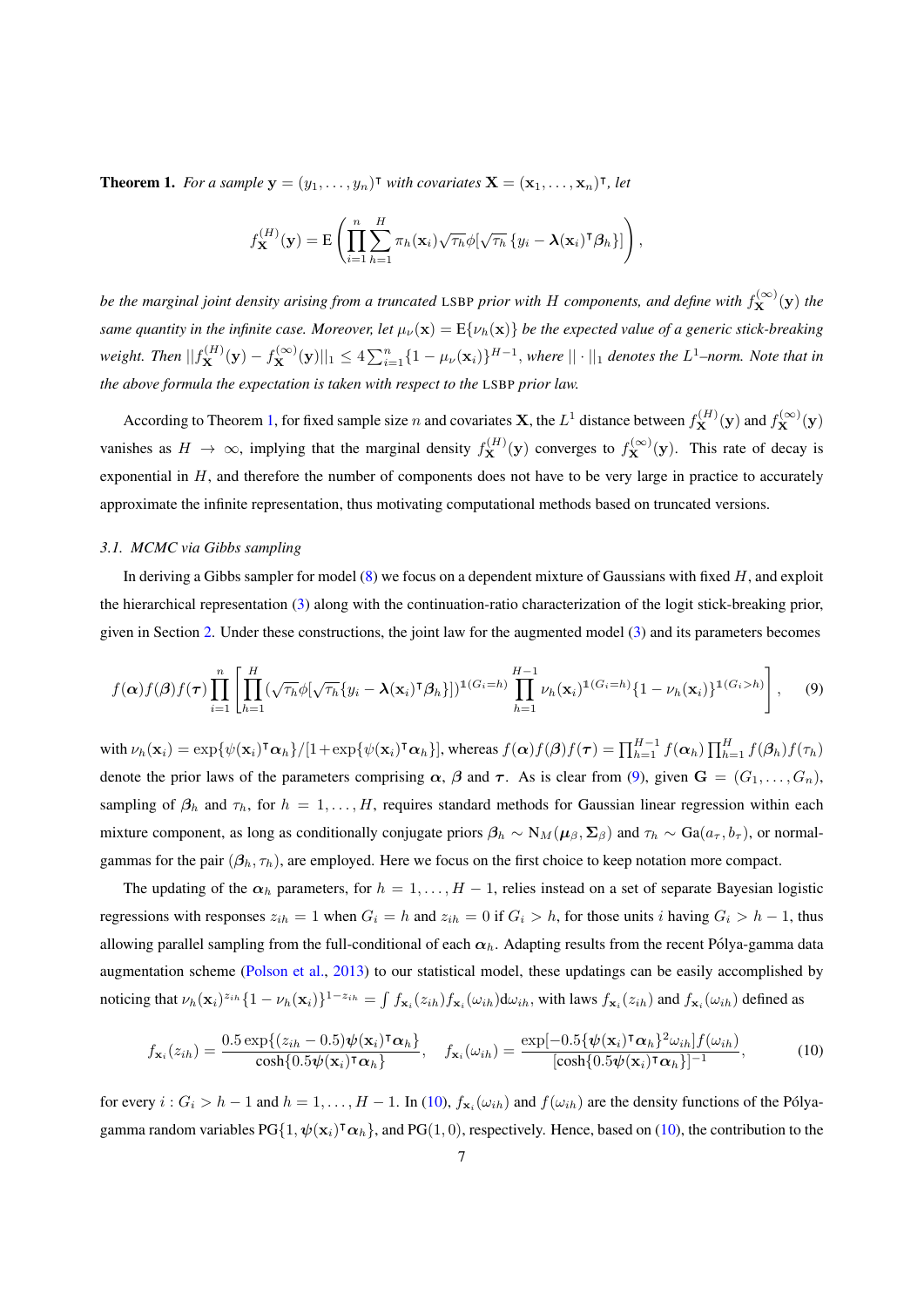<span id="page-7-1"></span>Algorithm 1: Steps of the Gibbs sampler for predictor-dependent finite mixtures of Gaussians begin [1] Assign each unit  $i = 1, \ldots, n$  to a mixture component  $h = 1, \ldots, H$ ; for i *from* 1 *to* n do Sample  $G_i \in \{1, \ldots, H\}$  from the categorical variable with probabilities  $pr(G_i = h \mid -) =$  $\left[\nu_h(\mathbf{x}_i) \prod_{l=1}^{h-1} \{1 - \nu_l(\mathbf{x}_i)\}\right] \sqrt{\tau_h} \phi \left[\sqrt{\tau_h} \{y_i - \lambda(\mathbf{x}_i)^\intercal \boldsymbol{\beta}_h\}\right]$  $\frac{1}{\sum_{q=1}^H \left[\nu_q(\mathbf{x}_i) \prod_{l=1}^{q-1} \{1-\nu_l(\mathbf{x}_i)\}\right] \sqrt{\tau_q} \phi[\sqrt{\tau_q} \{y_i-\boldsymbol{\lambda}(\mathbf{x}_i)^{\intercal} \boldsymbol{\beta}_q\}]},$ for every  $h = 1, \ldots, H$ . [2] Update the parameters  $\alpha_h$  for  $h = 1, \ldots, H-1$  exploiting the continuation-ratio representation and the results from the Pólya-gamma data augmentation in  $(10)$  $(10)$ ; for  $h$  *from* 1 *to*  $H - 1$  do **for** every *i* such that  $G_i > h - 1$  **do** Sample the Pólya-gamma data  $\omega_{ih}$  from  $(\omega_{ih} \mid -) \sim PG\{1, \psi(\mathbf{x}_i)^\mathsf{T} \boldsymbol{\alpha}_h\}.$ Given the Pólya-gamma data, update  $\alpha_h$  from the full conditional  $(\alpha_h \mid -) \sim N_R(\mu_{\alpha_h}, \Sigma_{\alpha_h})$ , having  $\mu_{\alpha_h} = \sum_{\alpha_h} {\{\Psi_h({\bf x})^{\intercal} \kappa_h + \Sigma_{\alpha}^{-1}\mu_{\alpha}\}}$ ,  $\Sigma_{\alpha_h} = {\{\Psi_h({\bf x})^{\intercal} \text{diag}(\omega_{1h}, \dots, \omega_{\bar{n}_h h}) \Psi_h({\bf x}) + \Sigma_{\alpha}^{-1}\}^{-1}}$ , where  $\kappa_h = (z_{1h} - 0.5, \ldots, z_{\bar{n}_h h} - 0.5)^{\mathsf{T}}$ , with  $z_{ih} = 1$  if  $G_i = h$  and  $z_{ih} = 0$  if  $G_i > h$ . [3] Update the kernel parameters  $\beta_h$ ,  $h = 1, \ldots, H$ , in [\(8\)](#page-5-1), leveraging standard Bayesian linear regression; for h *from* 1 *to* H do Sample the coefficients comprising  $\beta_h$  from the full conditional  $(\beta_h \mid -) \sim N_M(\mu_{\beta_h}, \Sigma_{\beta_h})$ , with  $\mu_{\beta_h} = \sum_{\beta_h} {\tau_h \Lambda_h(\mathbf{x})^\intercal \mathbf{y}_h + \Sigma_\beta^{-1} \mu_\beta}, \sum_{\beta_h} = {\tau_h \Lambda_h(\mathbf{x})^\intercal \Lambda_h(\mathbf{x}) + \Sigma_\beta^{-1}}^{-1}$ , and  $\mathbf{y}_h$  the  $n_h \times 1$  vector containing the responses for all the units with  $G_i = h$ . [4] Update the precision parameters  $\tau_h$ ,  $h = 1, \ldots, H$  of each kernel in [\(8\)](#page-5-1); for h *from* 1 *to* H do Sample  $\tau_h$  from  $(\tau_h \mid -) \sim \text{Ga}[a_\tau + 0.5 \sum_{i=1}^n \mathbb{1}(G_i = h), b_\tau + 0.5 \sum_{i: G_i = h} \{y_i - \lambda(\mathbf{x}_i)^{\intercal} \boldsymbol{\beta}_h\}^2]$ .

augmented likelihood for each pair  $(z_{ih}, \omega_{ih})$  is proportional to a Gaussian kernel for transformed data  $(z_{ih}-0.5)/\omega_{ih}$ , provided that  $f_{\mathbf{x}_i}(z_{ih})f_{\mathbf{x}_i}(\omega_{ih}) \propto \exp[(z_{ih} - 0.5)\psi(\mathbf{x}_i)^{\mathsf{T}}\alpha_h - 0.5\{\psi(\mathbf{x}_i)^{\mathsf{T}}\alpha_h\}^2\omega_{ih}].$  This allows conditionally conjugate updating steps for each  $\alpha_h$  under a classical Bayesian linear regression framework. Refer to [Choi and](#page-16-19) [Hobert](#page-16-19) [\(2013\)](#page-16-19); [Wang and Roy](#page-17-16) [\(2018a](#page-17-16)[,b\)](#page-17-17) for further theoretical properties of the Pólya-gamma scheme. Finally, note that in [\(10\)](#page-6-1), the latent indicators  $z_{ih}$  and the Pólya-gamma random variables  $\omega_{ih}$  are conditionally independent given the coefficients  $\alpha_h$  for  $i : G_i > h - 1$ . This is in contrast with the data augmentation underlying the PSBP, which would lead to more complex calculations, especially in the EM and VB algorithms discussed in Sections [3.2](#page-7-0) and [3.3.](#page-9-0)

The detailed steps of the Gibbs sampler for the truncated representation of model [\(8\)](#page-5-1) are outlined in Algorithm [1.](#page-7-1) In this routine,  $\Lambda_h(\mathbf{x})$  and  $\Psi_h(\mathbf{x})$  denote the  $n_h \times M$  and the  $\bar{n}_h \times R$  predictor matrices in [\(8\)](#page-5-1) and [\(7\)](#page-4-1) having row entries  $\lambda(\mathbf{x}_i)^\intercal$  and  $\psi(\mathbf{x}_i)^\intercal$ , for only those statistical units i such that  $G_i = h$  and  $G_i > h - 1$ , respectively. We shall also emphasize that step [1] can be run in parallel across units  $i = 1, \ldots, n$ , whereas parallel computing for the different mixture components can be easily implemented in steps [2], [3] and [4].

# <span id="page-7-0"></span>*3.2. EM algorithm*

In high-dimensional studies, the Gibbs sampler described in Section [3.1](#page-6-2) could face computational bottlenecks. If a point estimate of model [\(8\)](#page-5-1) is the main quantity of interest, for example for prediction purposes, one possibility is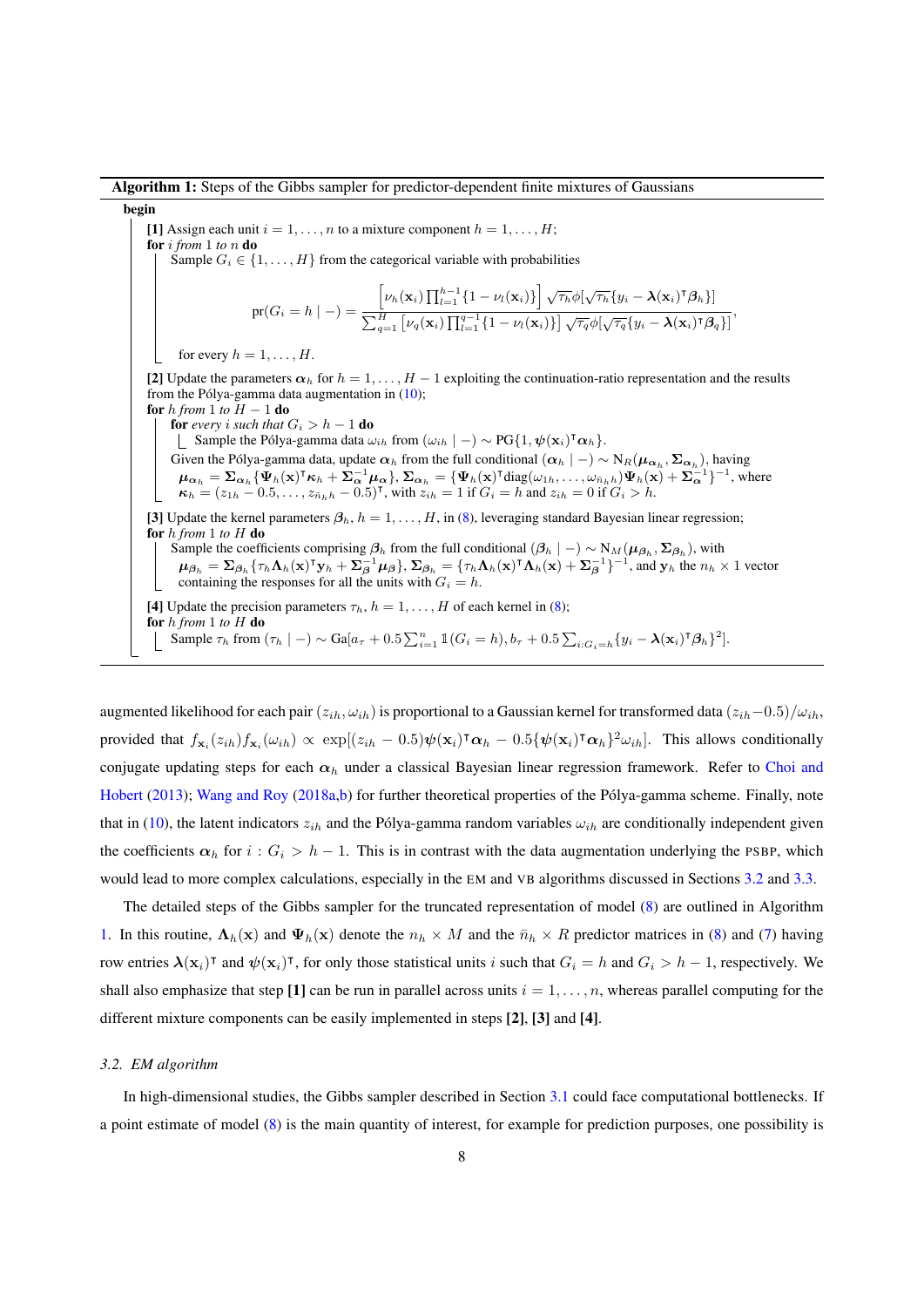Algorithm 2: Steps of the EM algorithm for predictor-dependent finite mixtures of Gaussians

# <span id="page-8-0"></span>begin

Let  $(\boldsymbol{\alpha}^{(t)},\boldsymbol{\beta}^{(t)},\boldsymbol{\tau}^{(t)})$  denote the values of the parameters at iteration t.

[1] Expectation: Exploiting results in [\(12\)](#page-9-1), the expectation of [\(11\)](#page-9-2) with respect to the augmented data  $(\zeta_i, \bar{\omega}_i)$ , for each  $i = 1, \ldots, n$ , can be obtained by plugging in  $\hat{\zeta}_i = E(\zeta_i | y_i, x_i, \beta^{(t)}, \tau^{(t)})$  and  $\hat{\omega}_i = E(\bar{\omega}_i | x_i, \hat{\zeta}_i, \alpha^{(t)})$  in [\(12\)](#page-9-1). Therefore:

for i *from* 1 *to* n do

for h *from* 1 *to* H do

Compute  $\zeta_{ih}$  by applying the following expression

$$
\hat{\zeta}_{ih} = \frac{\left[\nu_h^{(t)}(\mathbf{x}_i) \prod_{l=1}^{h-1} \{1 - \nu_l^{(t)}(\mathbf{x}_i)\}\right] \sqrt{\tau_h^{(t)}} \phi[\sqrt{\tau_h^{(t)}} \{y_i - \lambda(\mathbf{x}_i)^{\mathsf{T}} \beta_h^{(t)}\}]}{\sum_{q=1}^H \left[\nu_q^{(t)}(\mathbf{x}_i) \prod_{l=1}^{q-1} \{1 - \nu_l^{(t)}(\mathbf{x}_i)\}\right] \sqrt{\tau_q^{(t)}} \phi[\sqrt{\tau_q^{(t)}} \{y_i - \lambda(\mathbf{x}_i)^{\mathsf{T}} \beta_q^{(t)}\}]},
$$

and calculate  $\hat{\omega}_{ih}$  via  $\hat{\omega}_{ih} = \{2\psi(\mathbf{x}_i)^{\mathsf{T}}\boldsymbol{\alpha}_h^{(t)}\}^{-1}$  tanh  $\{0.5\psi(\mathbf{x}_i)^{\mathsf{T}}\boldsymbol{\alpha}_h^{(t)}\} \sum_{l=h}^{H} \hat{\zeta}_{il}$ , [\(Polson et al.,](#page-17-8) [2013\)](#page-17-8).

[2] Maximization: To maximize the expected complete log-posterior log  $f_x(\alpha, \beta, \tau | y, \hat{\zeta}, \hat{\omega})$ , note that according to [\(11\)](#page-9-2)–[\(12\)](#page-9-1), modes  $\alpha^{(t+1)}$  and  $(\beta^{(t+1)}, \tau^{(t+1)})$  can be obtained separately as follow: for  $h$  *from* 1 *to*  $H - 1$  do

To compute  $\alpha_h^{(t+1)}$ , note that since  $\alpha_h$  has Gaussian prior, and provided that the second term in [\(12\)](#page-9-1) is based on Gaussian kernels, the estimated  $\alpha_h$  at step  $t + 1$  coincides with the mean of a full conditional Gaussian, similar to the one in step [2] of Algorithm [1.](#page-7-1)

$$
\boldsymbol{\alpha}_h^{(t+1)} = \{\boldsymbol{\Psi}(\mathbf{x})^{\mathsf{T}}\mathrm{diag}(\hat{\bar{\omega}}_{1h},\ldots,\hat{\bar{\omega}}_{nh})\boldsymbol{\Psi}(\mathbf{x}) + \boldsymbol{\Sigma}_{\boldsymbol{\alpha}}^{-1}\}^{-1}\{\boldsymbol{\Psi}(\mathbf{x})^{\mathsf{T}}(\hat{\bar{\kappa}}_{1h},\ldots,\hat{\bar{\kappa}}_{nh})^{\mathsf{T}} + \boldsymbol{\Sigma}_{\boldsymbol{\alpha}}^{-1}\boldsymbol{\mu}_{\boldsymbol{\alpha}}\},
$$

where each  $\hat{\kappa}_{ih} = \hat{\zeta}_{ih} - 0.5 \sum_{l=h}^{H} \hat{\zeta}_{il}$  and  $\Psi(\mathbf{x})$  is the design matrix of the logistic regression based on all units. for h *from* 1 *to* H do

A similar approach can be considered to compute  $\beta_h^{(t+1)}$  and  $\tau_h^{(t+1)}$  under the Gaussian and gamma priors for these parameters and the Gaussian kernel characterizing the first term in [\(12\)](#page-9-1). Hence, adapting steps [3] and [4] in Algorithm [1](#page-7-1) to the EM setting, provides:

$$
\begin{array}{rcl}\n\beta_h^{(t+1)} & = & \{\tau_h^{(t)} \mathbf{\Lambda}(\mathbf{x})^\mathsf{T} \text{diag}(\hat{\zeta}_{1h}, \dots, \hat{\zeta}_{nh}) \mathbf{\Lambda}(\mathbf{x}) + \mathbf{\Sigma}_{\beta}^{-1} \}^{-1} \{\tau_h^{(t)} \mathbf{\Lambda}(\mathbf{x})^\mathsf{T} \text{diag}(\hat{\zeta}_{1h}, \dots, \hat{\zeta}_{nh}) \mathbf{y} + \mathbf{\Sigma}_{\beta}^{-1} \boldsymbol{\mu}_{\beta} \}, \\
\tau_h^{(t+1)} & = & \max \{0, [a_\tau + 0.5 \sum_{i=1}^n \hat{\zeta}_{ih} - 1][b_\tau + 0.5 \sum_{i=1}^n \hat{\zeta}_{ih} \{y_i - \mathbf{\lambda}(\mathbf{x}_i)^\mathsf{T} \boldsymbol{\beta}_h^{(t)} \}^2]^{-1} \},\n\end{array}
$$

where  $\Lambda(x)$  is the design matrix of the Gaussian regression within each kernel based on all units.

to rely on a more efficient procedure specifically designed for this goal, such as the EM [\(Dempster et al.,](#page-16-20) [1977\)](#page-16-20). The implementation of a simple EM for a finite representation of model  $(8)$  under the LSBP prior benefits from the Pólyagamma data augmentation, which has analytical expectation and allows direct maximization within a Gaussian linear regression framework. Note that, although the EM algorithm is commonly implemented for maximum likelihood estimation, it can be easily modified to estimate posterior modes (e.g. [Dempster et al.,](#page-16-20) [1977\)](#page-16-20).

The proposed EM in Algorithm [2](#page-8-0) alternates between a maximization step for the parameters  $(\alpha, \beta, \tau)$  and an expectation step for the augmented data  $(\zeta_i, \bar{\omega}_i), i = 1, \ldots, n$ , with  $\zeta_i = \{ \zeta_{i1} = \mathbb{1}(G_i = 1), \ldots, \zeta_{iH} = \mathbb{1}(G_i = 1) \}$  $H$ }<sup>T</sup> the vector of binary indicators denoting the membership to a mixture component, and  $\bar{\omega}_i = (\bar{\omega}_{i1}, \dots, \bar{\omega}_{iH-1})^T$ the corresponding Polya-gamma augmented data. Although this data augmentation parallels the one described for the ´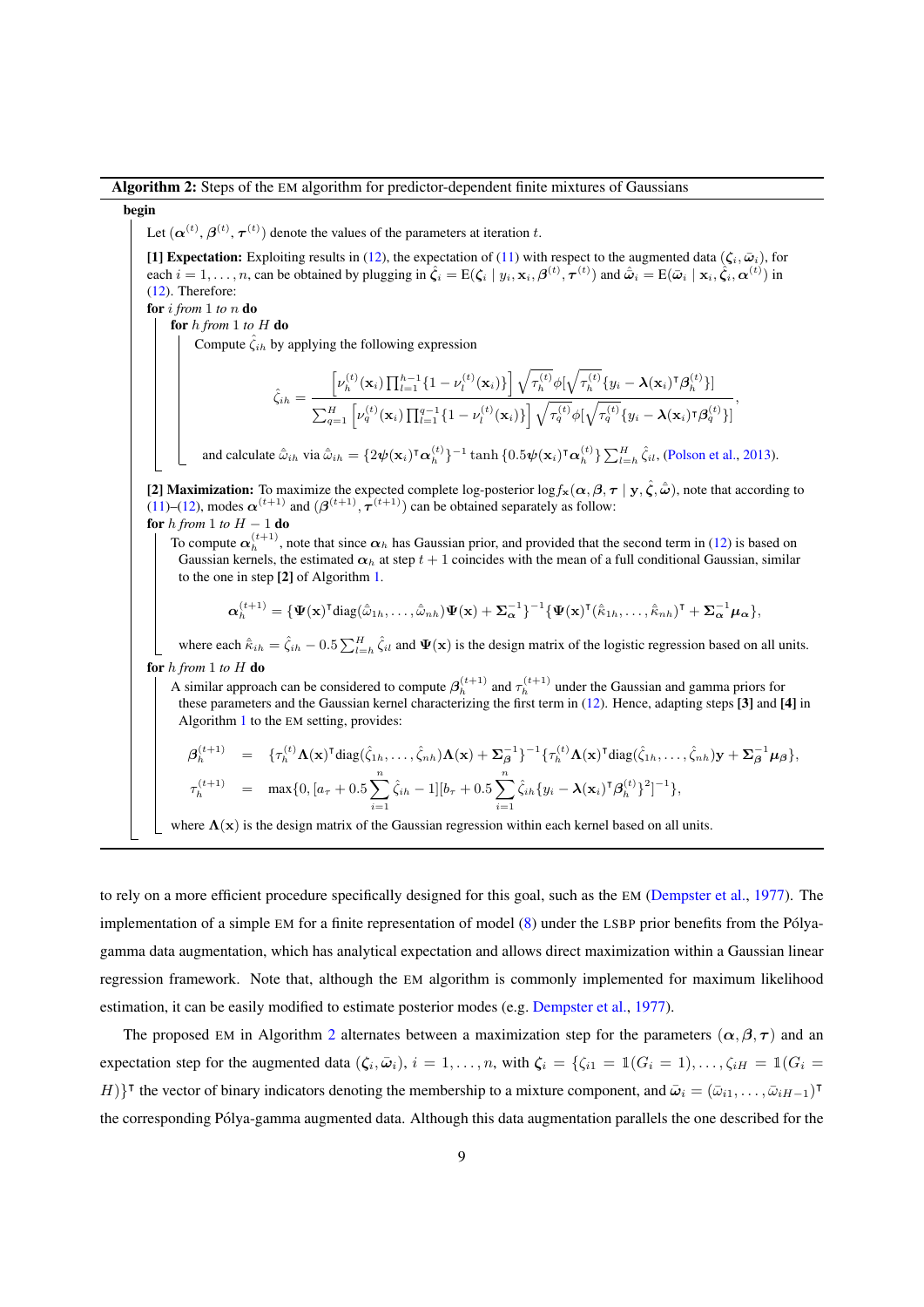Gibbs sampler, we adopt a slightly different notation for the Pólya-gamma random variables  $\bar{\omega}_{ih}$ , to emphasize that we are considering n units, and not only those for which the cluster indicators  $G_i > h - 1$ . Indeed, in line with the EM rationale, we do not condition on the membership indicators and on the Polya-gamma latent random variables, but ´ we rather take expectations with respect to their conditional distributions. For the same reason, in this case we work directly with the component indicator variables  $\zeta_i$  instead of the binary vectors  $\mathbf{z}_i = (z_{i1}, \dots, z_{iH-1})^\intercal$  in [\(5\)](#page-4-0).

Based on the data augmentations outlined in [\(3\)](#page-2-2) and [\(10\)](#page-6-1), the complete log-posterior  $\log f_{\mathbf{x}}(\alpha, \beta, \tau | \mathbf{y}, \zeta, \bar{\omega})$ underlying the proposed EM routine, can be written as

<span id="page-9-2"></span>
$$
\sum_{i=1}^{n} \ell_{\mathbf{x}_i}(\boldsymbol{\alpha}, \boldsymbol{\beta}, \boldsymbol{\tau}; y_i, \boldsymbol{\zeta}_i, \bar{\boldsymbol{\omega}}_i) + \sum_{h=1}^{H-1} \log f(\boldsymbol{\alpha}_h) + \sum_{h=1}^{H} \log f(\boldsymbol{\beta}_h) + \sum_{h=1}^{H} \log f(\tau_h) + \text{const},\tag{11}
$$

where  $\ell_{\mathbf{x}_i}(\alpha, \beta, \tau; y_i, \zeta_i, \bar{\omega}_i)$  is the contribution of unit i to the complete log-likelihood. Working on the complete log-likelihood has relevant benefits. Indeed, exploiting equations [\(3\)](#page-2-2) and [\(5\)](#page-4-0), and the results in [Polson et al.](#page-17-8) [\(2013\)](#page-17-8) summarized in [\(10\)](#page-6-1), the term  $\ell_{\mathbf{x}_i}(\alpha, \beta, \tau; y_i, \zeta_i, \bar{\omega}_i) = \ell_{\mathbf{x}_i}(\beta, \tau; y_i, \zeta_i) + \ell_{\mathbf{x}_i}(\alpha; \zeta_i, \bar{\omega}_i)$ , can be factorized as

<span id="page-9-1"></span>
$$
\sum_{h=1}^{H} \zeta_{ih} \left[ -\frac{\tau_h \{y_i - \lambda(\mathbf{x}_i)^{\mathsf{T}} \boldsymbol{\beta}_h\}^2}{2} + \frac{1}{2} \log(\tau_h) \right] + \sum_{h=1}^{H-1} \left[ \bar{\kappa}_{ih} \boldsymbol{\psi}(\mathbf{x}_i)^{\mathsf{T}} \boldsymbol{\alpha}_h - \bar{\omega}_{ih} \frac{\{\boldsymbol{\psi}(\mathbf{x}_i)^{\mathsf{T}} \boldsymbol{\alpha}_h\}^2}{2} \right] + \text{const}, \tag{12}
$$

where  $\bar{\kappa}_{ih} = \zeta_{ih} - 0.5 \sum_{l=h}^{H} \zeta_{il}$ . Hence, both terms in equation [\(12\)](#page-9-1) are linear in the augmented data  $(\zeta_i, \bar{\omega}_i)$ , and represent the sum of Gaussian kernels. This linearity property simplifies computations in the expectation step for the complete log-posterior in equation [\(11\)](#page-9-2), whereas the Gaussian structure allows simple maximizations. Since the joint maximization of the expected complete log-posterior with respect to  $(\beta, \tau)$  is intractable, we rely on a conditional maximization procedure [\(Meng and Rubin,](#page-17-18) [1993\)](#page-17-18) in the last step of Algorithm [2,](#page-8-0) which provides analytical solutions.

# <span id="page-9-0"></span>*3.3. Mean-field variational Bayes*

Section [3.2](#page-7-0) provides a scalable procedure for estimation of posterior modes in large-scale problems. However, an appealing aspect of the Bayesian approach is in allowing uncertainty quantification via inference on the entire posterior. The Gibbs sampler in Section [3.1](#page-6-2) represents an appealing procedure which converges to the exact posterior, but faces computational bottlenecks. This motivates scalable variational methods for approximate Bayesian inference [\(Bishop,](#page-16-18) [2006;](#page-16-18) [Blei et al.,](#page-16-21) [2017\)](#page-16-21). Clearly, these computational gains do not come without some drawbacks. For example, variational approximations typically underestimate posterior variability. This issue might be mitigated via a post-processing operation as in [Giordano et al.](#page-16-22) [\(2015\)](#page-16-22), at the cost of an additional computational step.

Due to the Pólya-gamma data augmentation, our variational strategy is framed within the well-established exponential family setting, for which there exists a closed-form coordinate ascent variational inference algorithm (CAVI). Compared to more accurate black-box variational strategies (e.g. [Ranganath et al.,](#page-17-19) [2014\)](#page-17-19), the CAVI algorithm is appealing because it requires no tuning. Moreover, recent theoretical properties for this class of computational methods [\(Blei et al.,](#page-16-21) [2017\)](#page-16-21) are inherited by our variational algorithm. This seems in contrast with the variational strategy dis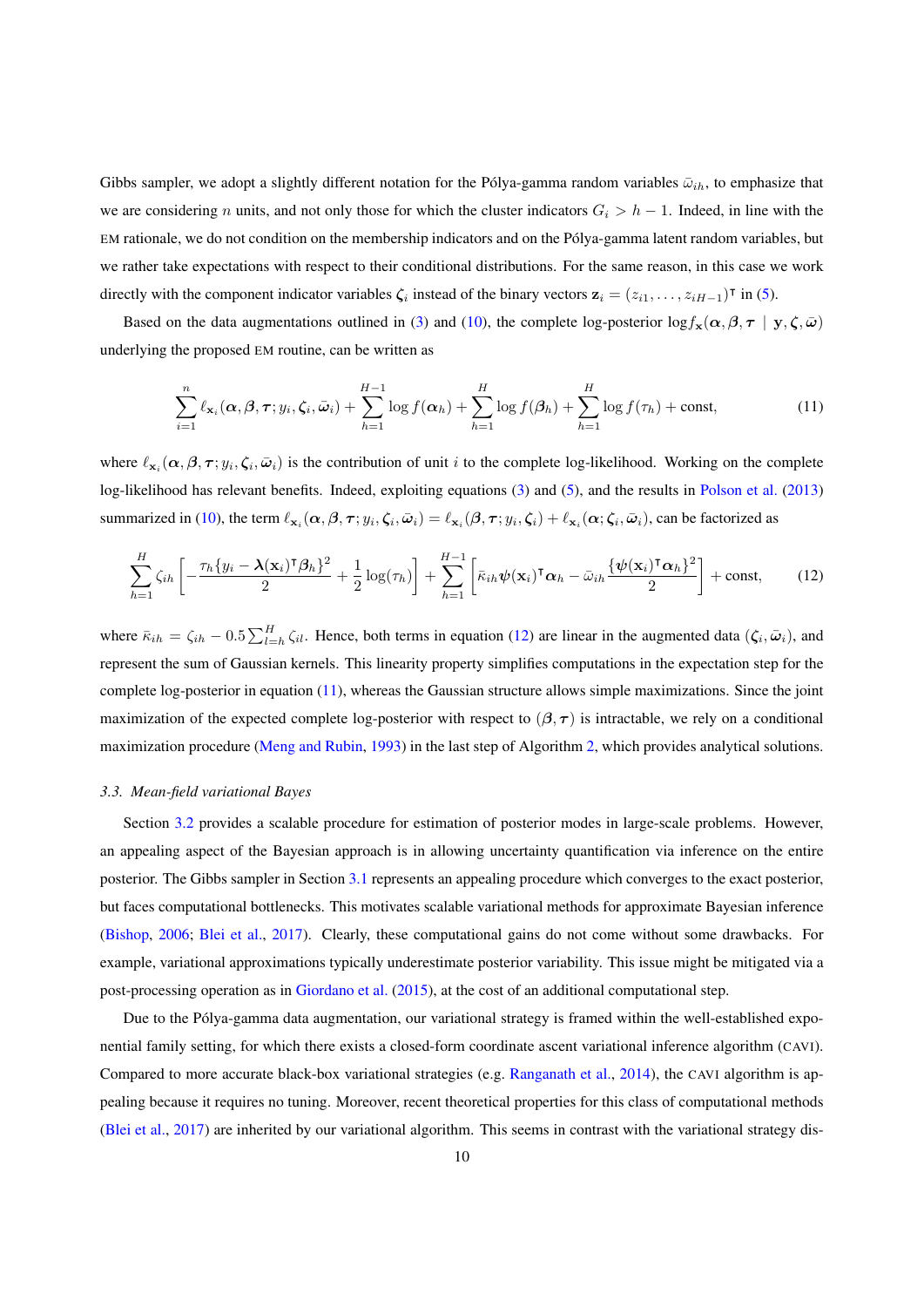Algorithm 3: Steps of the CAVI algorithm for predictor-dependent finite mixtures of Gaussians

# <span id="page-10-1"></span>begin

Let  $q^{(t)}(\cdot)$  denote the generic variational distribution at iteration t. [1] Compute  $q_{\mathbf{x}_i}^{*(t)}(z_{ih})$ , for each  $i = 1, \ldots, n$  and  $h = 1, \ldots, H - 1$ ; for i *from* 1 *to* n do for h from 1 to  $H - 1$  do It can be easily shown that the optimal solution  $q_{x_i}^{*(t)}(z_{ih})$  for the variational distribution of each  $z_{ih}$  coincides with the probability mass function of a Bern $(\rho_{ih})$ , having  $logit(\rho_{ih}) = \psi(\mathbf{x}_i)^{\intercal} E(\boldsymbol{\alpha}_h) + \sum_{i=1}^{H}$  $_{l=h}$  $\zeta_{il}^{(h)}\left[0.5\cdot\text{E}(\log\tau_l)-0.5\cdot\text{E}(\tau_l)\text{E}\{(y_i-\lambda(\mathbf{x}_i)^{\intercal}\boldsymbol{\beta}_l)^2\}\right],$ where the expectations are taken with the respect to the current variational distributions for the other parameters, whereas  $\zeta_{il}^{(h)} = \prod_{r=1}^{l-1} (1 - \rho_{ir})$  if  $l = h$ , and  $\zeta_{il}^{(h)} = -\rho_{il} \prod_{r=1, r \neq h}^{l-1} (1 - \rho_{ir})$  otherwise. Note also that  $\rho_{iH} = 1$ . [2] Compute  $q_{\mathbf{x}}^{*(t)}(\boldsymbol{\alpha}_h)$ , for each  $h = 1, \ldots, H - 1$ ; for  $h$  *from* 1 *to*  $H - 1$  do The optimal solution  $q_{\mathbf{x}}^{*(t)}(\alpha_h)$  for the variational distribution of each  $\alpha_h$  is the density of the Gaussian random variable  $N_R[\{\Psi(\mathbf{x})^\dagger \mathbf{V}_h \Psi(\mathbf{x}) + \Sigma_\alpha^{-1}\}^{-1} {\Psi(\mathbf{x})}^\dagger \boldsymbol{\rho}_h + \Sigma_\alpha^{-1} \boldsymbol{\mu}_\alpha \} , \{\Psi(\mathbf{x})^\dagger \mathbf{V}_h \Psi(\mathbf{x}) + \Sigma_\alpha^{-1}\}^{-1}]$  with  $\mathbf{V}_h = \text{diag}\{\mathbf{E}(\omega_{1h}), \dots, \mathbf{E}(\omega_{nh})\}$  and  $\rho_h = (\rho_{1h} - 0.5, \dots, \rho_{nh} - 0.5)^{\mathsf{T}}$ . [3] Compute the variational distribution  $q_{\mathbf{x}_i}^{*(t)}(\omega_{ih})$  for each  $i = 1, \ldots, n$  and  $h = 1, \ldots, H - 1$ ; for i *from* 1 *to* n do for  $h$  *from* 1 *to*  $H - 1$  do Update the optimal solution  $q_{\mathbf{x}_i}^{*(t)}(\omega_{ih})$  to obtain the density of a Pólya-gamma PG  $(1,\xi_{ih})$ , with  $\dot{\xi}_{ih}^2 = \boldsymbol{\psi}(\mathbf{x}_i)^{\intercal}\text{E}(\boldsymbol{\alpha}_h\boldsymbol{\alpha}_h^{\intercal})$  $\mathbf{E}_{h}(\mathbf{x}_{i})$ . Recall that  $\mathbf{E}(\omega_{ih}) = 0.5 \xi_{ih}^{-1} \tanh(0.5 \xi_{ih}).$ [4] Compute  $q_{\mathbf{x}}^{*(t)}(\boldsymbol{\beta}_h)$  and  $q_{\mathbf{x}}^{*(t)}(\tau_h)$ , for each  $h = 1, \ldots, H$ ; for h *from* 1 *to* H do Update variational solutions for  $\beta_h$  and  $\tau_h$ . In particular,  $q_{\mathbf{x}}^{*(t)}(\beta_h)$  and  $q_{\mathbf{x}}^{*(t)}(\tau_h)$  are easily available as the densities of the Gaussian  $N_M[\{\mathbf{\Lambda}(\mathbf{x})^{\intercal}\mathbf{\Gamma}_h\mathbf{\Lambda}(\mathbf{x}) + \mathbf{\Sigma}_{\boldsymbol{\beta}}^{-1}\}^{-1}\{\mathbf{\Lambda}(\mathbf{x})^{\intercal}\mathbf{\Gamma}_h\mathbf{y} + \mathbf{\Sigma}_{\boldsymbol{\beta}}^{-1}\boldsymbol{\mu}_{\boldsymbol{\beta}}\},\{\mathbf{\Lambda}(\mathbf{x})^{\intercal}\mathbf{\Gamma}_h\mathbf{\Lambda}(\mathbf{x}) + \mathbf{\Sigma}_{\boldsymbol{\beta}}^{-1}\}^{-1}]$  and the gamma  $Ga[a_{\tau} + 0.5\sum_{i=1}^{n} E(\zeta_{ih}), b_{\tau} + 0.5\sum_{i=1}^{n} E(\zeta_{ih})E\{y_i - \lambda(\mathbf{x}_i)^{\intercal}\boldsymbol{\beta}_h\}^2]$ , respectively, with  $\Gamma_h = \text{E}(\tau_h) \text{diag}\{\text{E}(\zeta_{1h}), \dots, \text{E}(\zeta_{nh})\}$  and  $\zeta_{ih} = z_{ih} \prod_{l=1}^{h-1} (1 - z_{il}), i = 1, \dots, n$ .

cussed by [Ren et al.](#page-17-10) [\(2011\)](#page-17-10), which considers a local approximation based on the lower bound of [Jaakkola and Jordan](#page-17-11) [\(2000\)](#page-17-11). However, the recent contribution of [Durante and Rigon](#page-16-14) [\(2019\)](#page-16-14) allows to draw a sharp connection between the Pólya-gamma data augmentation and the [Jaakkola and Jordan](#page-17-11) [\(2000\)](#page-17-11) lower bound. As a consequence, the VB approach we propose relies on the same optimization problem considered by [Ren et al.](#page-17-10) [\(2011\)](#page-17-10).

Compared to the Gibbs sampler in Section [3.1,](#page-6-2) here we augment the entire model [\(8\)](#page-5-1) with respect to the binary vectors  $z_i = (z_{i1}, \ldots, z_{iH-1})^T$ ,  $i = 1, \ldots, n$  comprising z, rather than using the membership indicators G. Hence, the joint law  $f_{\mathbf{x}}(\mathbf{y}, \alpha, \beta, \tau, \mathbf{z}, \omega) = f_{\mathbf{x}}(\mathbf{y} | \mathbf{z}, \beta, \tau) f_{\mathbf{x}}(\mathbf{z} | \alpha) f_{\mathbf{x}}(\omega | \alpha) f(\alpha) f(\beta) f(\tau)$  is equal to

<span id="page-10-0"></span>
$$
f(\boldsymbol{\alpha})f(\boldsymbol{\beta})f(\boldsymbol{\tau})\prod_{i=1}^{n}\left[\prod_{h=1}^{H}(\sqrt{\tau_{h}}\phi[\sqrt{\tau_{h}}\{y_{i}-\lambda(\mathbf{x}_{i})^{\intercal}\boldsymbol{\beta}_{h}\}])^{z_{ih}}\prod_{l=1}^{h-1}(1-z_{il})\prod_{h=1}^{H-1}\frac{f(\omega_{ih})}{2}\frac{\exp\{(z_{ih}-0.5)\psi(\mathbf{x}_{i})^{\intercal}\boldsymbol{\alpha}_{h}\}}{\exp\{0.5\omega_{ih}(\psi(\mathbf{x}_{i})^{\intercal}\boldsymbol{\alpha}_{h})^{2}\}}\right],
$$
(13)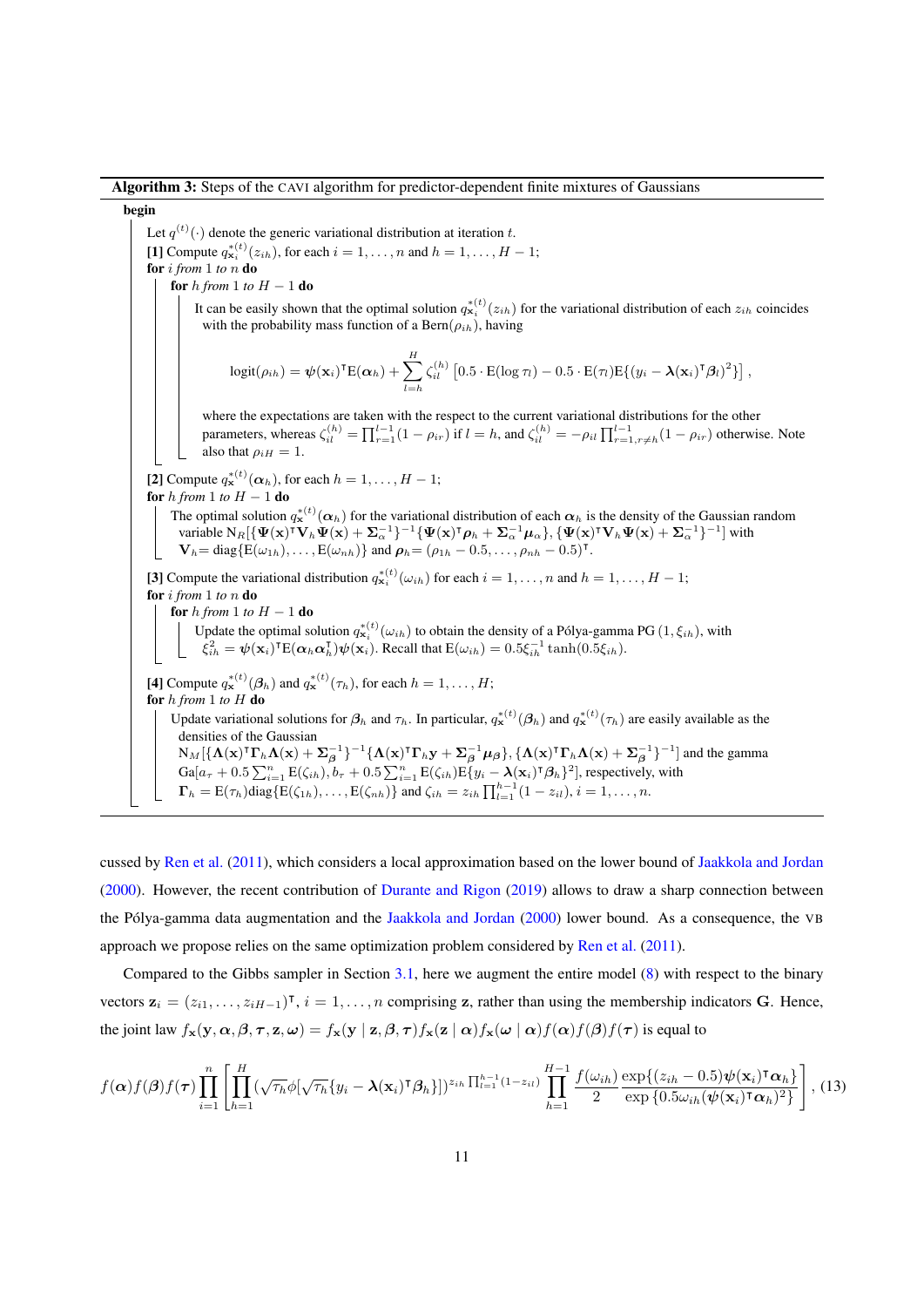where  $z_{iH} = 1$ . Our goal is to find a variational distribution  $q_x(\alpha, \beta, \tau, z, \omega)$  that best approximates the joint posterior  $f_{\mathbf{x}}(\alpha, \beta, \tau, \mathbf{z}, \omega \mid \mathbf{y})$ , while maintaining simple computations. This can be obtained by minimizing the Kullback-Leibler divergence KL{ $q_x(\alpha, \beta, \tau, z, \omega)$  ||  $f_x(\alpha, \beta, \tau, z, \omega | y)$ } between the variational distribution and the full posterior, or, alternatively, by maximizing the evidence lower bound ELBO $\{q_{\mathbf{x}}(\alpha,\beta,\tau,\mathbf{z},\omega)\}\)$  of the log-marginal density  $\log f_{\mathbf{X}}^{(H)}(\mathbf{y})$ , since  $\log f_{\mathbf{X}}^{(H)}(\mathbf{y})$  can be analytically expressed as the sum of the ELBO and the positive KL divergence. This evidence lower bound to be maximized can be expressed as

$$
\sum_{\mathbf{z}} \int q_{\mathbf{x}}(\boldsymbol{\alpha},\boldsymbol{\beta},\boldsymbol{\tau},\mathbf{z},\boldsymbol{\omega}) \left[ \log \left\{ \frac{f_{\mathbf{x}}(\mathbf{y} \mid \mathbf{z},\boldsymbol{\beta},\boldsymbol{\tau}) f_{\mathbf{x}}(\mathbf{z} \mid \boldsymbol{\alpha}) f_{\mathbf{x}}(\boldsymbol{\omega} \mid \boldsymbol{\alpha}) f(\boldsymbol{\alpha}) f(\boldsymbol{\beta}) f(\boldsymbol{\tau})}{q_{\mathbf{x}}(\boldsymbol{\alpha},\boldsymbol{\beta},\boldsymbol{\tau},\mathbf{z},\boldsymbol{\omega})} \right\} \right] d(\boldsymbol{\alpha},\boldsymbol{\beta},\boldsymbol{\tau},\boldsymbol{\omega}).
$$

Without further restrictions, the Kullback-Leibler divergence is minimized when the variational distribution is equal to the true posterior, which is intractable. To address this issue, a common strategy is to assume that the variational distribution belongs to a mean-field family (see e.g. [Blei et al.,](#page-16-21) [2017\)](#page-16-21). This incorporates a posteriori independence among distinct groups of parameters, implying that the variational distribution can be expressed as the product of marginal laws. Specifically, we consider the following factorization for the variational distribution

<span id="page-11-0"></span>
$$
q_{\mathbf{x}}(\boldsymbol{\alpha},\boldsymbol{\beta},\boldsymbol{\tau},\mathbf{z},\boldsymbol{\omega}) = \prod_{h=1}^{H-1} q_{\mathbf{x}}(\boldsymbol{\alpha}_h) \prod_{h=1}^{H} q_{\mathbf{x}}(\boldsymbol{\beta}_h) \prod_{h=1}^{H} q_{\mathbf{x}}(\tau_h) \prod_{h=1}^{H-1} \prod_{i=1}^{n} q_{\mathbf{x}_i}(z_{ih}) \prod_{h=1}^{H-1} \prod_{i=1}^{n} q_{\mathbf{x}_i}(\omega_{ih}).
$$
 (14)

Note that we are not making specific assumptions about the functional form of the variational distributions. Combining [\(13\)](#page-10-0) with [\(14\)](#page-11-0), we obtain a tractable expression for the ELBO, which can be easily maximized as in [Bishop](#page-16-18) [\(2006,](#page-16-18) Ch. 10). In particular, the optimal solutions are provided by the following system of equations

$$
\log q_{\mathbf{x}}^{*}(\beta_{h}) = \mathbf{E}_{\tau,\mathbf{z}}[\log\{f_{\mathbf{x}}(\mathbf{y} \mid \mathbf{z}, \beta, \tau)f(\beta_{h})\}] + c_{\beta_{h}}, \qquad h = 1, ..., H,
$$
  
\n
$$
\log q_{\mathbf{x}}^{*}(\tau_{h}) = \mathbf{E}_{\beta,\mathbf{z}}[\log\{f_{\mathbf{x}}(\mathbf{y} \mid \mathbf{z}, \beta, \tau)f(\tau_{h})\}] + c_{\tau_{h}}, \qquad h = 1, ..., H,
$$
  
\n
$$
\log q_{\mathbf{x}}^{*}(\alpha_{h}) = \mathbf{E}_{\mathbf{z},\omega}[\log\{f_{\mathbf{x}}(\mathbf{z},\omega \mid \alpha)f(\alpha_{h})\}] + c_{\alpha_{h}}, \qquad h = 1, ..., H - 1,
$$
  
\n
$$
\log q_{\mathbf{x}_{i}}^{*}(z_{ih}) = \mathbf{E}_{\alpha,\beta,\tau,\mathbf{z}_{i,-h}}[\log f_{\mathbf{x}}(\mathbf{y},\mathbf{z} \mid \beta,\tau,\alpha)] + c_{z_{ih}}, \qquad h = 1, ..., H - 1, i = 1, ..., n,
$$
  
\n
$$
\log q_{\mathbf{x}_{i}}^{*}(\omega_{ih}) = \mathbf{E}_{\alpha}[\log f_{\mathbf{x}}(\omega_{ih} \mid \alpha)] + c_{\omega_{ih}}, \qquad h = 1, ..., H - 1, i = 1, ..., n,
$$

where  $z_{i,-h}$  denotes the vector of binary indicators  $z_i$  without considering the hth one, whereas  $c_{\beta_h}, c_{\tau_h}, c_{\alpha_h}, c_{z_{ih}}$ and  $c_{\omega_{ih}}$ , are additive constants with respect to the argument in the corresponding variational distribution. Each expectation in the above equations is evaluated with respect to the variational distribution of the other parameters, and therefore we need to rely on iterative methods to find the optimal solution. We consider the coordinate ascent variational inference (CAVI) iterative procedure—described in Algorithm [3—](#page-10-1)which maximizes the variational distribution of each parameter based on the current estimate for the remaining ones (e.g. [Bishop,](#page-16-18) [2006,](#page-16-18) Ch. 10). This procedure generates a monotone sequence for the ELBO $\{q_{\mathbf{x}}(\alpha,\beta,\tau,\mathbf{z},\omega)\}\,$ , which ensures convergence to a local joint maximum. Refer to [Blei et al.](#page-16-21) [\(2017\)](#page-16-21) for practical guidelines to address issues of local maxima via multiple runs.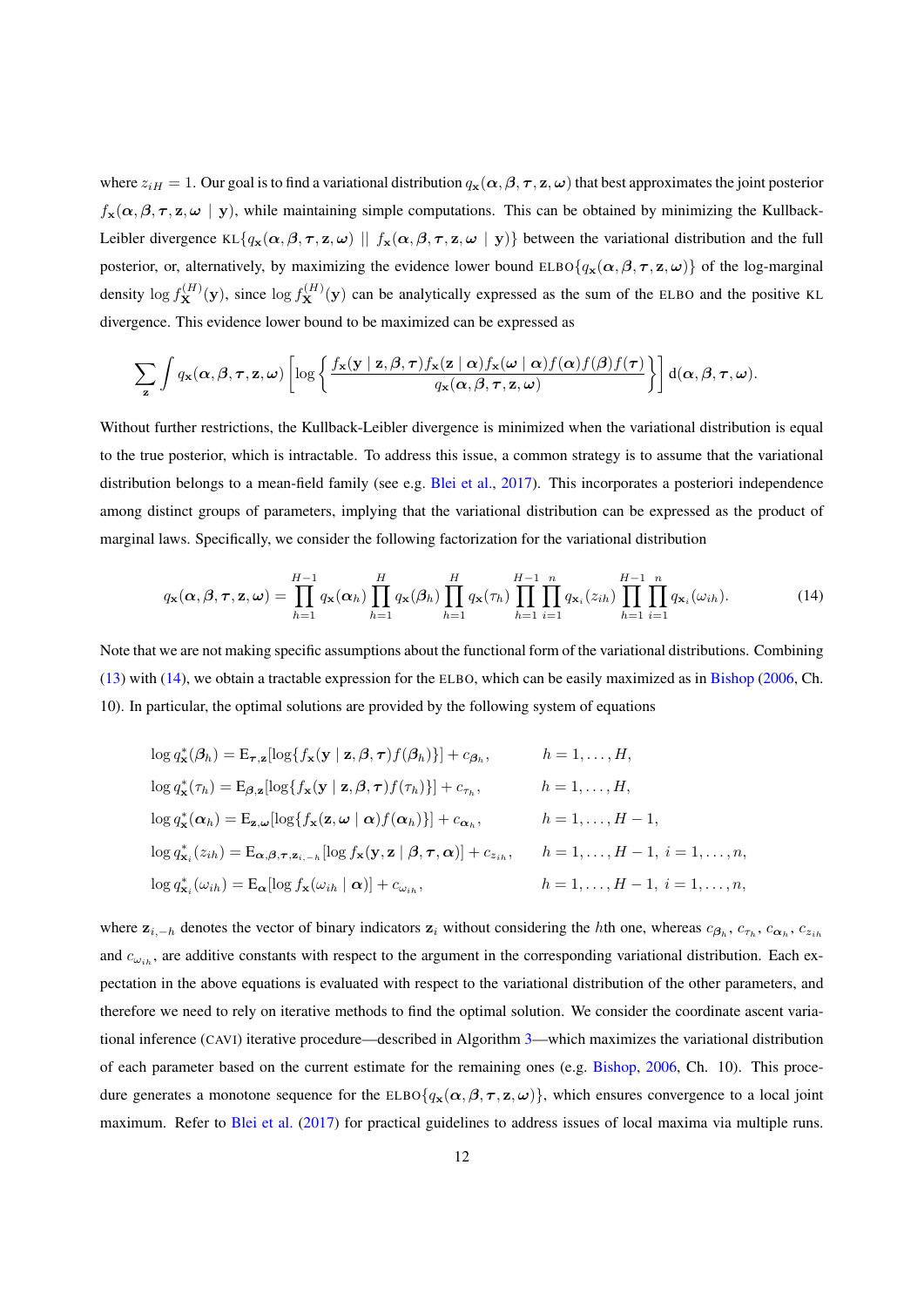Finally, note that as shown in Algorithm [3,](#page-10-1) the normalizing constants in the above equations have not to be computed numerically, since kernels of well known distributions can be recognized.

# <span id="page-12-0"></span>4. Epidemiology application

We compare the performance of the three computational methods developed in Section [3,](#page-5-0) in a toxicology study. Consistent with recent interests in Bayesian density regression (e.g. [Dunson and Park,](#page-16-0) [2008;](#page-16-0) [Hwang and Pennell,](#page-16-23) [2014;](#page-16-23) [Canale et al.,](#page-16-24) [2018\)](#page-16-24), we focus on a dataset aimed at studying the relationship between the DDE concentration in maternal serum, and the gestational days at delivery [\(Longnecker et al.,](#page-17-20) [2001\)](#page-17-20).

The DDE is a metabolite of DDT, which is still used against malaria-transmitting mosquitoes in certain developing countries—according to the Malaria Report 2015 from the World Health Organization—thus raising concerns about its adverse effects on premature delivery. Popular studies in reproductive epidemiology address this goal by dichotomizing the gestational age at delivery (GAD) with a clinical threshold, so that births occurred before the 37th week are considered preterm. Although this approach allows for a simpler modeling strategy, it leads to a clear loss of information. In particular, a greater risk of mortality and morbidity is associated with preterm birth, which increases rapidly as the GAD decreases. This has motivated an increasing interest in modeling how the entire distribution of GAD changes with DDE exposure (e.g. [Dunson and Park,](#page-16-0) [2008;](#page-16-0) [Hwang and Pennell,](#page-16-23) [2014;](#page-16-23) [Canale et al.,](#page-16-24) [2018\)](#page-16-24).

Data are composed by  $n = 2312$  measurements  $(x_i, y_i)$ ,  $i = 1, \dots, n$ , where  $x_i$  denotes the DDE concentration, and  $y_i$  is the gestational age at delivery for woman i. Our goal is to reproduce the analyses in [Dunson and Park](#page-16-0) [\(2008\)](#page-16-0) on this dataset, and compare the inference and computational performance of the MCMC via Gibbs sampling, the EM algorithm, and the VB routine proposed in Section [3.](#page-5-0) Note that, consistent with the main novelty of this contribution, we do not attempt to improve the flexibility and the efficiency of the available statistical models for Bayesian density regression—such as the kernel stick-breaking [\(Dunson and Park,](#page-16-0) [2008\)](#page-16-0), and the PSBP [\(Rodriguez and Dunson,](#page-17-6) [2011\)](#page-17-6). Indeed, as discussed in Sections [1](#page-0-0) and [2,](#page-2-0) these representations are expected to provide a comparable performance to our LSBP in terms of inference. However, unlike current models for Bayesian density regression, inference under the LSBP is available under a broader variety of simple computational methods, thus facilitating implementation of the same model in a wider range of applications—including large  $M$ ,  $R$  and  $n$  settings. Due to this, the main focus is on providing an empirical comparison of the algorithms in Section [3,](#page-5-0) while using results in [Dunson and Park](#page-16-0) [\(2008\)](#page-16-0) as a benchmark to provide reassurance that inference under the LSBP is comparable to alternative representations.

We apply the predictor-dependent mixture of Gaussians  $(8)$  with LSBP  $(6)$ – $(7)$ , to a normalized version of the DDE and GAD  $(\bar{x}_i, \bar{y}_i), i = 1, \ldots, n$ , and then show results for  $f_x(y)$  on the original scale of the data. Consistent with previous works [\(Dunson and Park,](#page-16-0) [2008;](#page-16-0) [Canale et al.,](#page-16-24) [2018\)](#page-16-24), we let  $M = 2$ , with  $\lambda_1(\bar{x}_i) = 1$  and  $\lambda_2(\bar{x}_i) =$  $\bar{x}_i$ , for every  $i = 1, \ldots, n$ , and rely instead on a flexible representation for  $\eta_h(\bar{x}_i)$  to characterize changes in the stick-breaking weights with DDE. In particular, each  $\eta_h(\bar{x}_i)$  is defined via a natural cubic spline basis  $\psi(\bar{x}_i)$  =  $\{1, \psi_1(\bar{x}_i), \dots, \psi_5(\bar{x}_i)\}^{\dagger}$ , for every  $h = 1, \dots, H - 1$ . Bayesian posterior inference—under the three computational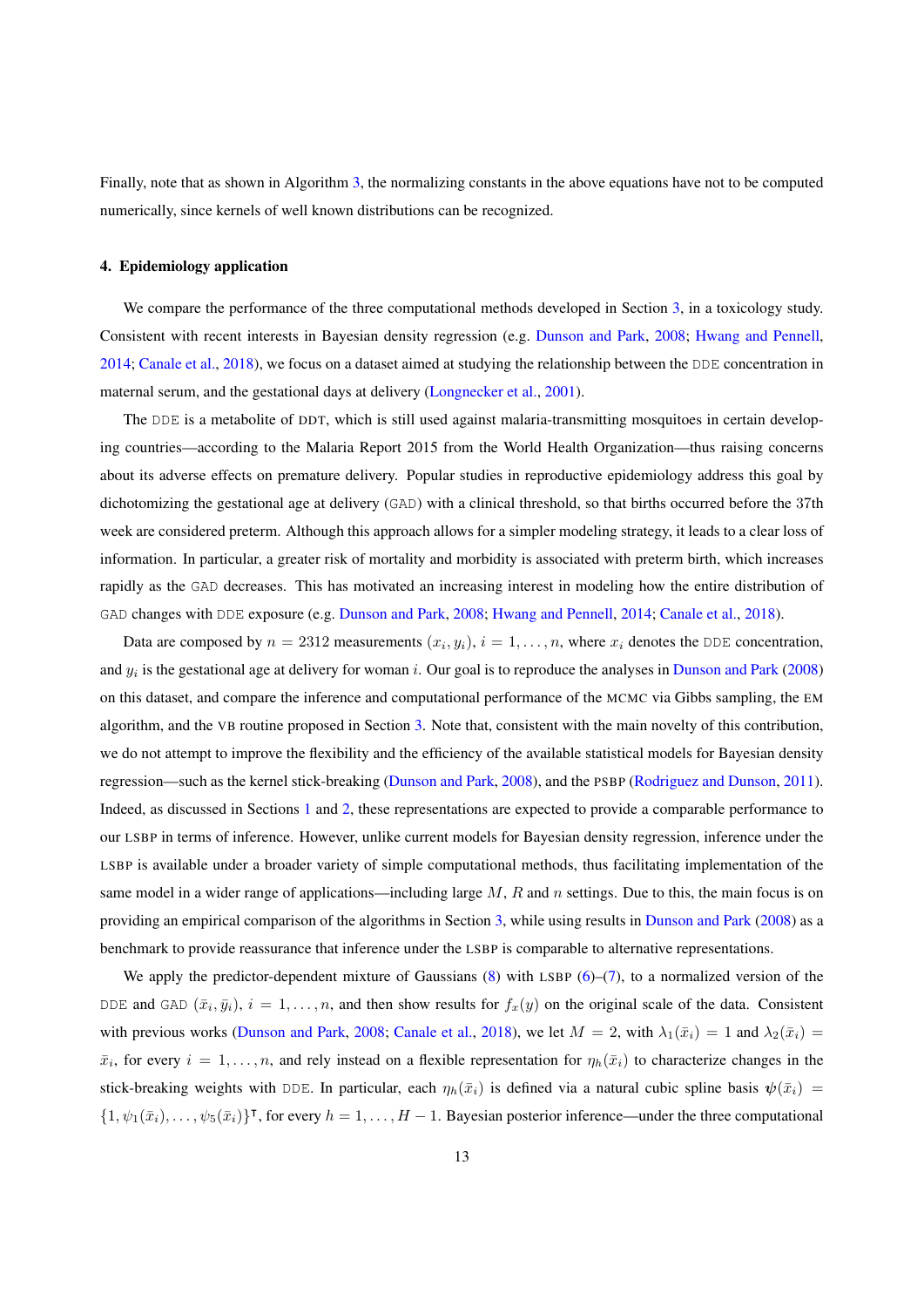

<span id="page-13-0"></span>Figure 2: For selected quantiles of DDE  $\in$  (12.57, 28.44, 53.72, 105.47), graphical representation of the posterior mean of the conditional density for GAD given DDE, obtained from the Gibbs sampler and the VB, together with 0.95 pointwise credibility intervals (shaded area). Since the EM provides only a mode for the conditional density, we consider a graphical representation of the plug-in estimate for  $f(y | x)$ . The histograms represent the observations of GAD, having DDE in the intervals (−∞, 20.505), [20.505, 41.08), [41.08, 79.6), [79.6, ∞), respectively.

methods developed in Section [3—](#page-5-0)is instead performed with default hyperparameters  $\mu_{\beta} = (0,0)^{\dagger}$ ,  $\Sigma_{\beta} = I_{2 \times 2}$ ,  $\mu_{\alpha} = (0, \dots, 0)^{\dagger}$ ,  $\Sigma_{\alpha} = I_{6 \times 6}$  and  $a_{\tau} = b_{\tau} = 1$ . For the total number of mixture components we consider  $H = 20$ , and allow the shrinkage induced by the stick-breaking prior to adaptively delete redundant components not required to characterize the data. As shown in Figure [2,](#page-13-0) these choices allows accurate inference on  $f_x(y)$ .

In providing posterior inference under the Gibbs sampling algorithm described in Section [3.1,](#page-6-2) we rely on 30,000 iterations, after discarding the first 5,000 as a burn-in, and initialize the routine from random starting values sampled from the prior. Analysis of the traceplots for the quantities discussed in Figures [2](#page-13-0) and [3](#page-14-1) showed that this choice is sufficient for good convergence. The EM algorithm and the VB procedures discussed in Sections [3.2](#page-7-0) and [3.3,](#page-9-0) respectively, are instead run until convergence to a modal solution. Since such modes could be local, we run both algorithms for different initial values, and consider the solutions having the highest log-posterior and ELBO, respectively. We also controlled the monotonicity of the sequences for these quantities, in order to further validate the correctness of our derivations. In this study, the EM and the VB reach convergence in about 2 and 6 seconds, respectively, whereas the Gibbs sampler requires 5 minutes, using a MacBook Air with a Intel Core i5.

Similarly to Figure 3 in [Dunson and Park](#page-16-0) [\(2008\)](#page-16-0), Figure [2](#page-13-0) provides posterior inference for the conditional density  $f_x(y)$  evaluated at the 0.1, 0.6, 0.9, 0.99 quantiles of DDE, for the three algorithms. Histograms for the GAD, are instead obtained by grouping the response data according to a binning of the DDE with cut-offs at the central values of subsequent quantiles, so that the conditional density can be plotted alongside the corresponding histogram. Results in Figure [2](#page-13-0) confirm accurate fit to the data and suggest that the left tail of the GAD distribution—associated with preterm deliveries—increasingly inflates as DDE grows. Moreover, as seen in Figure [2,](#page-13-0) the three algorithms have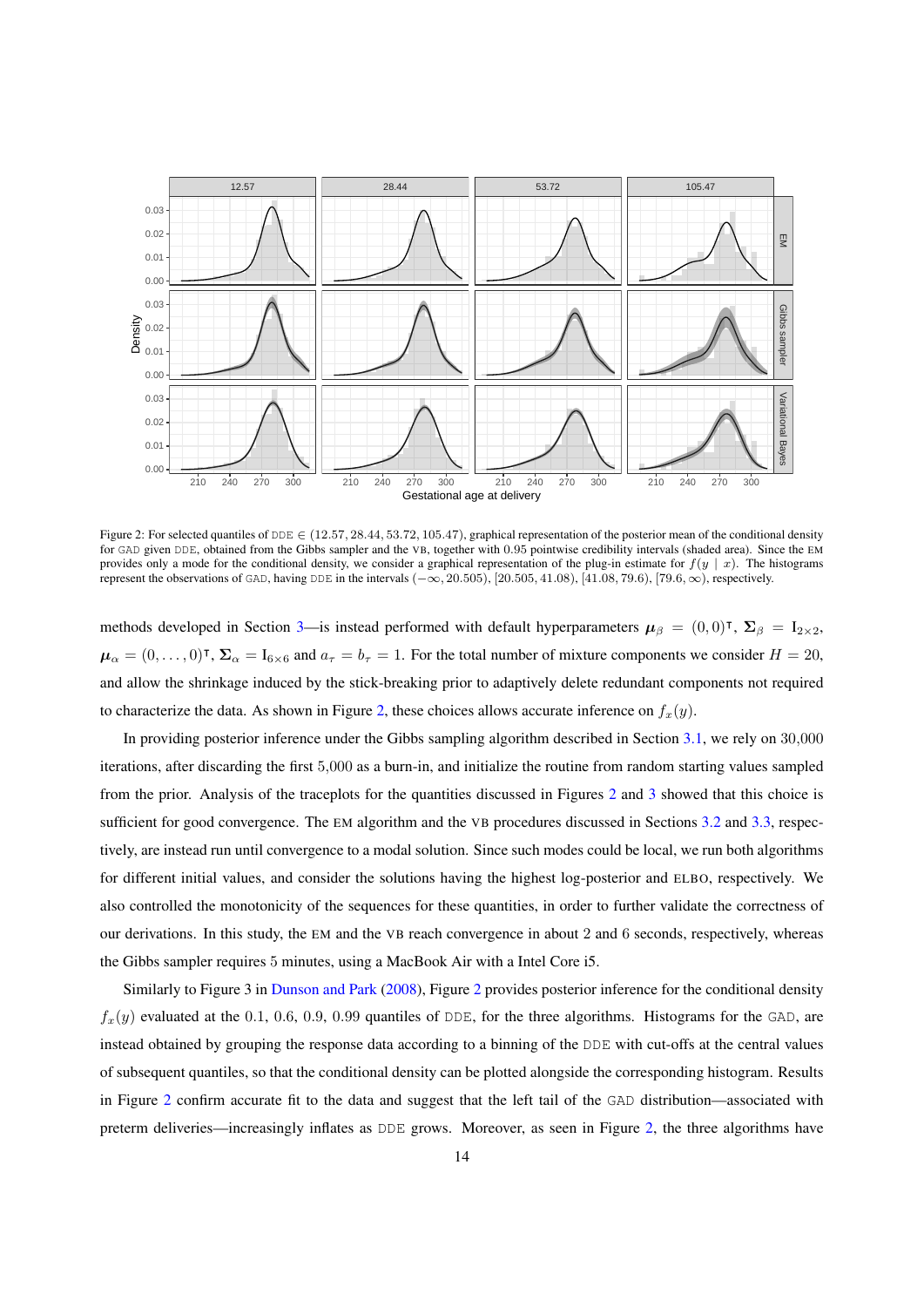

<span id="page-14-1"></span>Figure 3: For the Gibbs sampler and the VB, posterior means of four different conditional probabilities pr( $y < y^* | x$ )—based on thresholds  $y^* \in (7 \times 33, 7 \times 35, 7 \times 37, 7 \times 40)$ —along with 0.95 pointwise credibility intervals (shaded area). These quantities are not available from the EM algorithm, for which a plug-in estimate of  $pr(y < y^* | x)$  is displayed.

similar results, thus providing empirical reassurance for the goodness of the proposed routines. Although the EM outputs a posterior mode, such an estimate matches closely the posterior mean of the Gibbs sampler, whereas the VB tends to over-smooth some modes of the conditional distribution. This is likely due to the fact that the VB provides an approximation of the posterior, instead of the exact one. However, unlike for the EM, this routine allows uncertainty quantification, and provides a much scalable methodology compared to the Gibbs sampler, thus representing a valid candidate in high-dimensional inference when the focus is on specific functionals of  $f_x(y)$ . Indeed, as shown in Figure [3,](#page-14-1) when the aim is to exploit  $f_x(y)$  to infer conditional preterm probabilities  $pr(y \lt y^* | x) = \int_{-\infty}^{y^*} f_x(y) dy$  with  $y^* \in (7 \times 33, 7 \times 35, 7 \times 37, 7 \times 40)$  denoting a clinical threshold, the VB provides very similar conclusions.

Prior to conclude our analysis, note that the results in Figures [2](#page-13-0) and [3](#page-14-1) are similar to those obtained under the kernel stick-breaking prior in [Dunson and Park](#page-16-0) [\(2008\)](#page-16-0). This provides empirical guarantee that the flexibility characterizing popular Bayesian nonparametric models for density regression is maintained also under LSBP, which has the additional relevant benefit of facilitating computational implementation of these methodologies. Minor differences are found at extreme DDE exposures, but this is mainly due to the sparsity of the data in this subset of the predictor space.

# <span id="page-14-0"></span>5. Discussion

The focus of this paper has been on providing novel methods to facilitate the computational implementation of Bayesian nonparametric models for density regression in a broad range of applications. To address this goal, we have proposed an alternative reparameterization of the predictor-dependent stick-breaking weights, which relies on a set of sequential logistic regressions. This representation has relevant connections with continuation-ratio logistic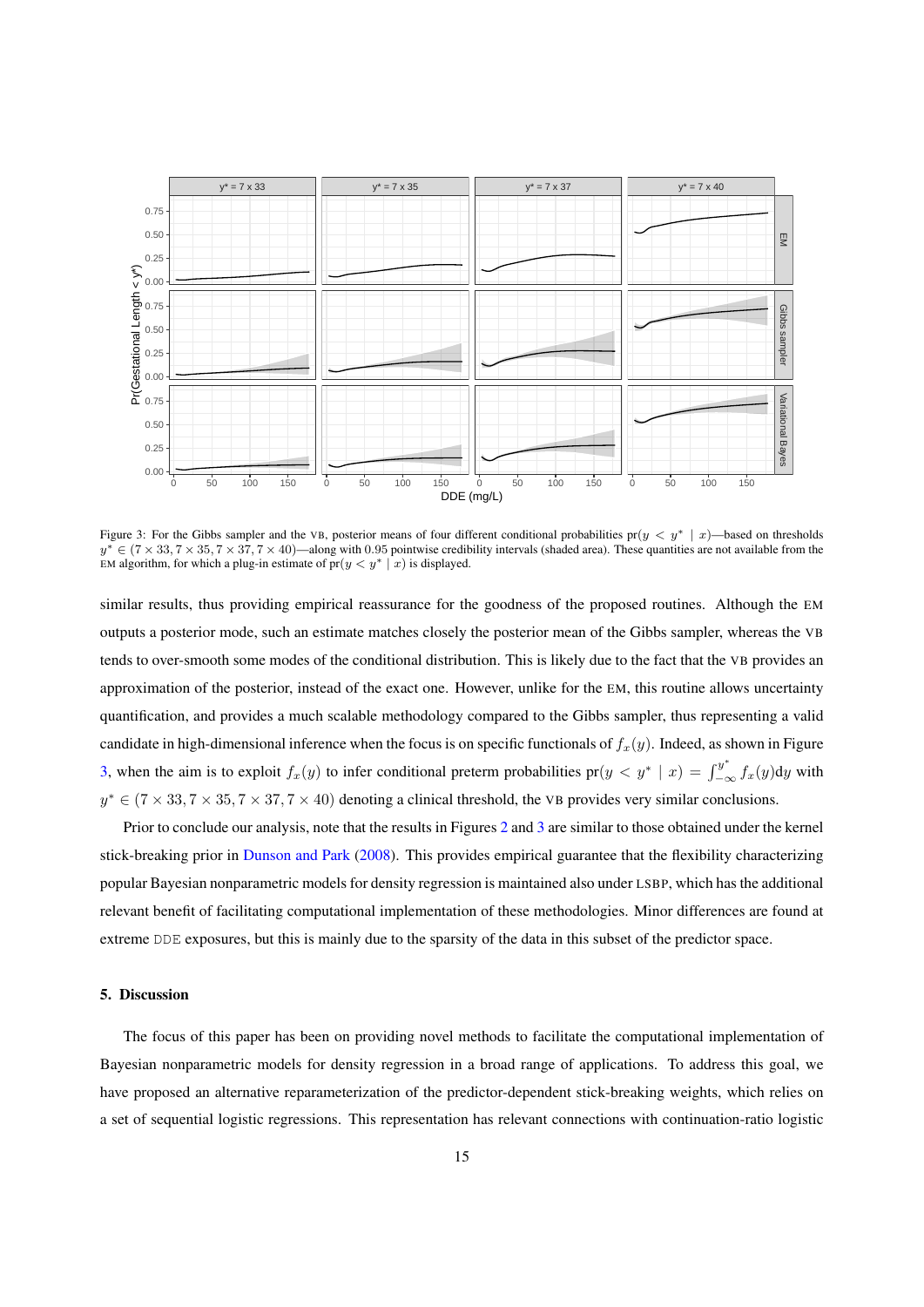regressions and Polya-gamma data augmentation, thus allowing simple derivation of several algorithms of routine use ´ in Bayesian inference. The proposed computational methods are empirically evaluated in a toxicology study, obtaining good results and reassurance that the LSBP maintains the same flexibility and efficiency properties characterizing popular Bayesian nonparametric models for density regression.

Although our dependent mixture of Gaussians provides a flexible representation, it is worth considering extensions to other kernels. For example, all our algorithms can be easily adapted to predictor-independent kernels coming from an exponential family, when conjugate priors for their parameters are used. Similar derivations are also possible for predictor-dependent kernels within a generalized linear model representation, provided that conjugate priors for the coefficients can be found (e.g. [Chen and Ibrahim,](#page-16-25) [2003\)](#page-16-25).

#### Acknowledgments

The authors are grateful to the Associate Editor and the four referees for the insightful comments and suggestions that led to a substantial improvement of the paper. This work was partially supported by grant 1R01ES027498 of the National Institutes of Environmental Health Sciences of the United States National Institutes of Health, and by the MIUR–PRIN 2017 grant 20177BRJXS.

### Appendix. Proofs and additional properties of the LSBP

<span id="page-15-0"></span>**Proposition 1.** For any fixed  $\mathbf{x} \in \mathcal{X}$ ,  $\sum_{h=1}^{\infty} \pi_h(\mathbf{x}) = 1$  almost surely, with  $\pi_h(\mathbf{x})$  factorized as in [\(6\)](#page-4-3) and  $\alpha_h \sim$  $N_R(\mu_\alpha, \Sigma_\alpha)$  *independently for every*  $h \in \mathbb{N}$ . Hence, the LSBP *provides a well defined predictor-dependent random probability measure*  $p_x$  *at every*  $x \in \mathcal{X}$ *.* 

**Proof of Proposition [1](#page-15-0).** Recalling results in [Ishwaran and James](#page-16-3) [\(2001\)](#page-16-3), we have that  $\sum_{h=1}^{\infty} \pi_h(\mathbf{x}) = 1$  almost surely if and only if the equality  $\sum_{h=1}^{\infty} E[\log\{1-\nu_h(\mathbf{x})\}] = -\infty$  holds. Since  $\log\{1-\nu_h(\mathbf{x})\}$  is concave in  $\nu_h(\mathbf{x})$  for every  $\mathbf{x} \in \mathcal{X}$  and  $h \in \mathbb{N}$ , by the Jensen inequality  $E[\log\{1-\nu_h(\mathbf{x})\}] \leq \log[1-E\{\nu_h(\mathbf{x})\}]$ . Therefore, since  $\nu_h(\mathbf{x}) \in (0,1)$ , we have that  $0 < E\{\nu_h(\mathbf{x})\} = \mu_v(\mathbf{x}) < 1$ , thereby providing  $\log\{1 - \mu_v(\mathbf{x})\} < 0$ . Leveraging these results, the proof of Proposition [1](#page-15-0) follows after noticing that  $\sum_{h=1}^{\infty} E[\log\{1 - \nu_h(\mathbf{x})\}] \le \sum_{h=1}^{\infty} \log\{1 - \mu_v(\mathbf{x})\} = -\infty$ .

**Proof of Theorem [1](#page-5-2).** Adapting the proof of Theorem 1 in [Ishwaran and James](#page-17-21) [\(2002\)](#page-17-21) to our representation we have

$$
||f_{\mathbf{X}}^{(H)}(\mathbf{y}) - f_{\mathbf{X}}^{(\infty)}(\mathbf{y})||_1 \le 4 \left[1 - \mathbf{E} \left\{ \prod_{i=1}^n \sum_{h=1}^{H-1} \pi_h(\mathbf{x}_i) \right\} \right] = 4 \cdot \mathbf{E} \left[1 - \prod_{i=1}^n \sum_{h=1}^{H-1} \pi_h(\mathbf{x}_i) \right].
$$

Since  $\sum_{h=1}^{H-1} \pi_h(\mathbf{x}_i) \leq 1$ , and  $1 = \prod_{i=1}^n 1$ , we can write  $1 - \prod_{i=1}^n \sum_{h=1}^{H-1} \pi_h(\mathbf{x}_i) = \prod_{i=1}^n 1 - \prod_{i=1}^n \sum_{h=1}^{H-1} \pi_h(\mathbf{x}_i) \leq 1$  $\sum_{i=1}^{n} \{1 - \sum_{h=1}^{H-1} \pi_h(\mathbf{x}_i)\}\$ [\(Billingsley,](#page-16-26) [1995,](#page-16-26) pp. 358). Hence  $||f_{\mathbf{X}}^{(H)}(\mathbf{y}) - f_{\mathbf{X}}^{(\infty)}(\mathbf{y})||_1 \le 4[n - \sum_{i=1}^{n} \sum_{h=1}^{H-1} E\{\pi_h(\mathbf{x}_i)\}],$ with  $\sum_{h=1}^{H-1}$   $E\{\pi_h(\mathbf{x}_i)\} = \sum_{h=1}^{H-1} \mu_v(\mathbf{x}_i) \{1 - \mu_v(\mathbf{x}_i)\}^{h-1} = 1 - \{1 - \mu_v(\mathbf{x}_i)\}^{H-1}$ . Substituting this quantity in  $4[n - \sum_{i=1}^{n} \sum_{h=1}^{H-1} E\{\pi_h(\mathbf{x}_i)\}]$ , we obtain the final bound  $4\sum_{i=1}^{n} \{1 - \mu_v(\mathbf{x}_i)\}^{H-1}$ .  $\Box$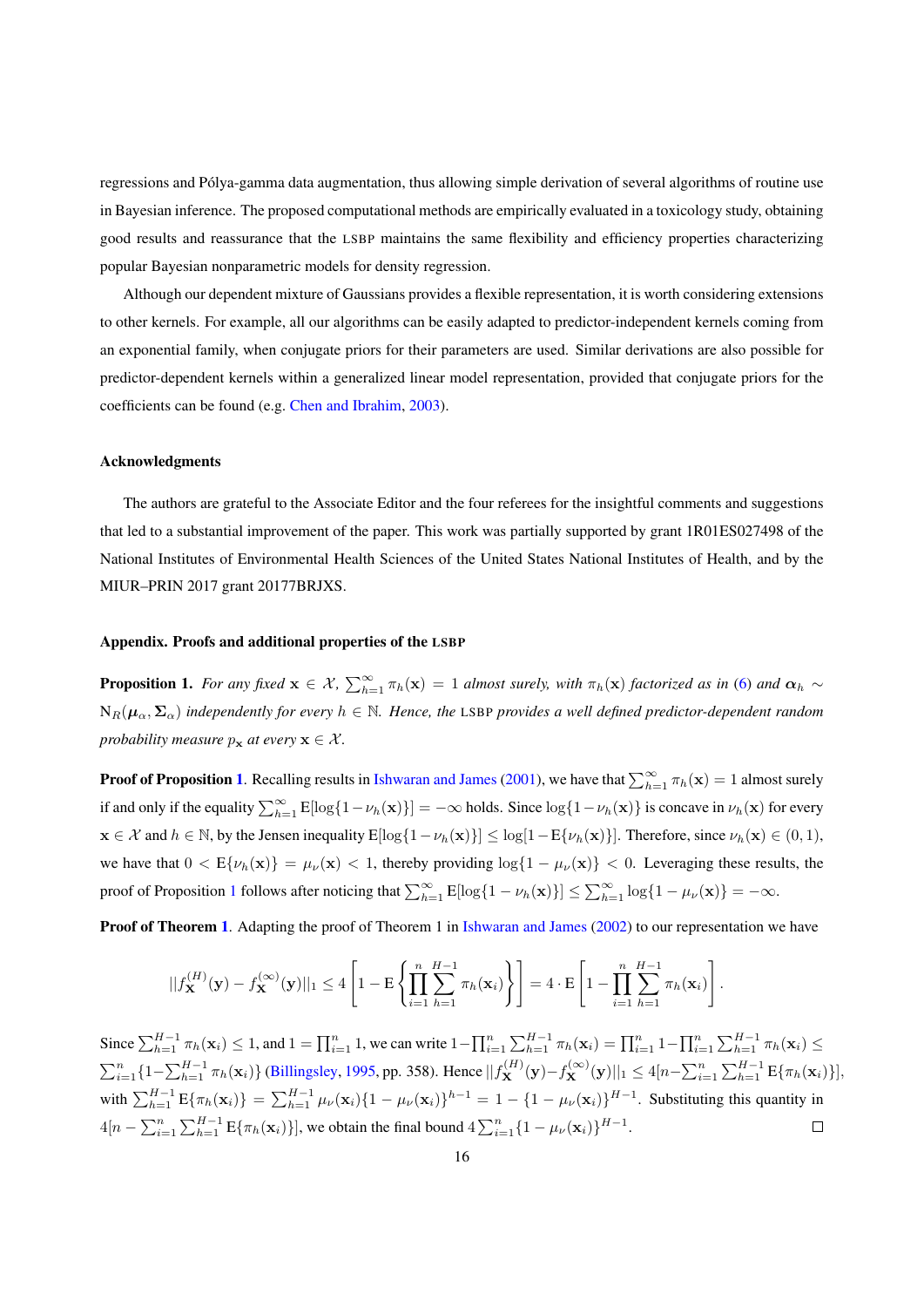#### References

<span id="page-16-15"></span><span id="page-16-13"></span>Aitchison, J., Shen, S.M., 1980. Logistic-normal distributions: some properties and uses. Biometrika 67, 262–272.

Albert, J.H., Chib, S., 1993. Bayesian analysis of binary and polychotomous response data. Journal of the American Statistical Association 88, 669–679.

<span id="page-16-16"></span><span id="page-16-11"></span>Amemiya, T., 1981. Qualitative response models: a survey. Journal of Economic Literature 19, 1483–1536.

- Antoniano-Villalobos, I., Wade, S., Walker, S., 2014. A Bayesian nonparametric regression model with normalized weights: a study of hippocampal atrophy in Alzheimer's disease. Journal of the American Statistical Association 109, 477–490.
- <span id="page-16-17"></span>Barrientos, A.F., Jara, A., Quintana, F.A., 2012. On the support of MacEachern's dependent Dirichlet processes and extensions. Bayesian Analysis 7, 277–310.
- <span id="page-16-26"></span><span id="page-16-18"></span>Billingsley, P., 1995. Probability and Measure, Third Edition. Wiley.

<span id="page-16-21"></span>Bishop, C.M., 2006. Pattern Recognition and Machine Learning. Springer.

- Blei, D.M., Kucukelbir, A., McAuliffe, J.D., 2017. Variational inference: a review for statisticians. Journal of the American Statistical Association 112, 859–877.
- <span id="page-16-25"></span><span id="page-16-24"></span>Canale, A., Durante, D., Dunson, D.B., 2018. Convex mixture regression for quantitative risk assessment. Biometrics 74, 1331–1340.

<span id="page-16-19"></span>Chen, M.H., Ibrahim, J.G., 2003. Conjugate priors for generalized linear models. Statistica Sinica 13, 461–476.

- Choi, H.M., Hobert, J.P., 2013. The Polya-Gamma Gibbs sampler for Bayesian logistic regression is uniformly ergodic. Electronic Journal of Statistics 7, 2054–2064.
- <span id="page-16-7"></span>De Iorio, M., Müller, P., Rosner, G.L., MacEachern, S.N., 2004. An ANOVA model for dependent random measures. Journal of the American Statistical Association 99, 205–215.
- <span id="page-16-9"></span>De la Cruz-Mesía, R., Quintana, F.A., Müller, P., 2007. Semiparametric Bayesian classification with longitudinal markers. Journal of the Royal Statistical Society: Series C 56, 119–137.
- <span id="page-16-20"></span>Dempster, A.P., Laird, N.M., Rubin, D.B., 1977. Maximum likelihood from incomplete data via the EM algorithm. Journal of the Royal Statistical Society, Series B 39, 1–38.
- <span id="page-16-14"></span><span id="page-16-0"></span>Dunson, D.B., Park, J.H., 2008. Kernel stick-breaking processes. Biometrika 95, 307–323.
- <span id="page-16-4"></span>Durante, D., Rigon, T., 2019. Conditionally conjugate mean-field variational Bayes for logistic models. Statistical Science 34, 472–485.
- Escobar, M.D., West, M., 1995. Bayesian density estimation and inference using mixtures. Journal of the American Statistical Association 90, 577–588.
- <span id="page-16-8"></span><span id="page-16-2"></span>Ferguson, T.S., 1973. A Bayesian analysis of some nonparametric problems. The Annals of Statistics 1, 209–230.
- Gelfand, A.E., Kottas, A., MacEachern, S.N., 2005. Bayesian nonparametric spatial modeling with Dirichlet process mixing. Journal of the American Statistical Association 100, 1021–1035.
- <span id="page-16-5"></span>Ghosal, S., Ghosh, J.K., Ramamoorthi, R., 1999. Posterior consistency of Dirichlet mixtures in density estimation. The Annals of Statistics 27, 143–158.

<span id="page-16-22"></span><span id="page-16-6"></span>Ghosal, S., Van Der Vaart, A., 2007. Posterior convergence rates of Dirichlet mixtures at smooth densities. The Annals of Statistics 35, 697–723.

- Giordano, R., Broderick, T., Jordan, M., 2015. Linear response methods for accurate covariance estimates from mean field variational Bayes, in: Neural Information Processing Systems, pp. 1–19.
- <span id="page-16-10"></span><span id="page-16-1"></span>Griffin, J.E., Steel, M.F., 2006. Order-based dependent Dirichlet processes. Journal of the American Statistical Association 10, 179–194.
- <span id="page-16-12"></span>Griffin, J.E., Steel, M.F., 2011. Stick-breaking autoregressive processes. Journal of Econometrics 162, 383–396.
- Gutiérrez, L., Mena, R.H., Ruggiero, M., 2016. A time dependent Bayesian nonparametric model for air quality analysis. Computational Statistics & Data Analysis 95, 161–175.
- <span id="page-16-23"></span>Hwang, B.S., Pennell, M.L., 2014. Semiparametric Bayesian joint modeling of a binary and continuous outcome with applications in toxicological risk assessment. Statistics in Medicine 33, 1162–1175.
- <span id="page-16-3"></span>Ishwaran, H., James, L.F., 2001. Gibbs sampling methods for stick-breaking priors. Journal of the American Statistical Association 96, 161–173.